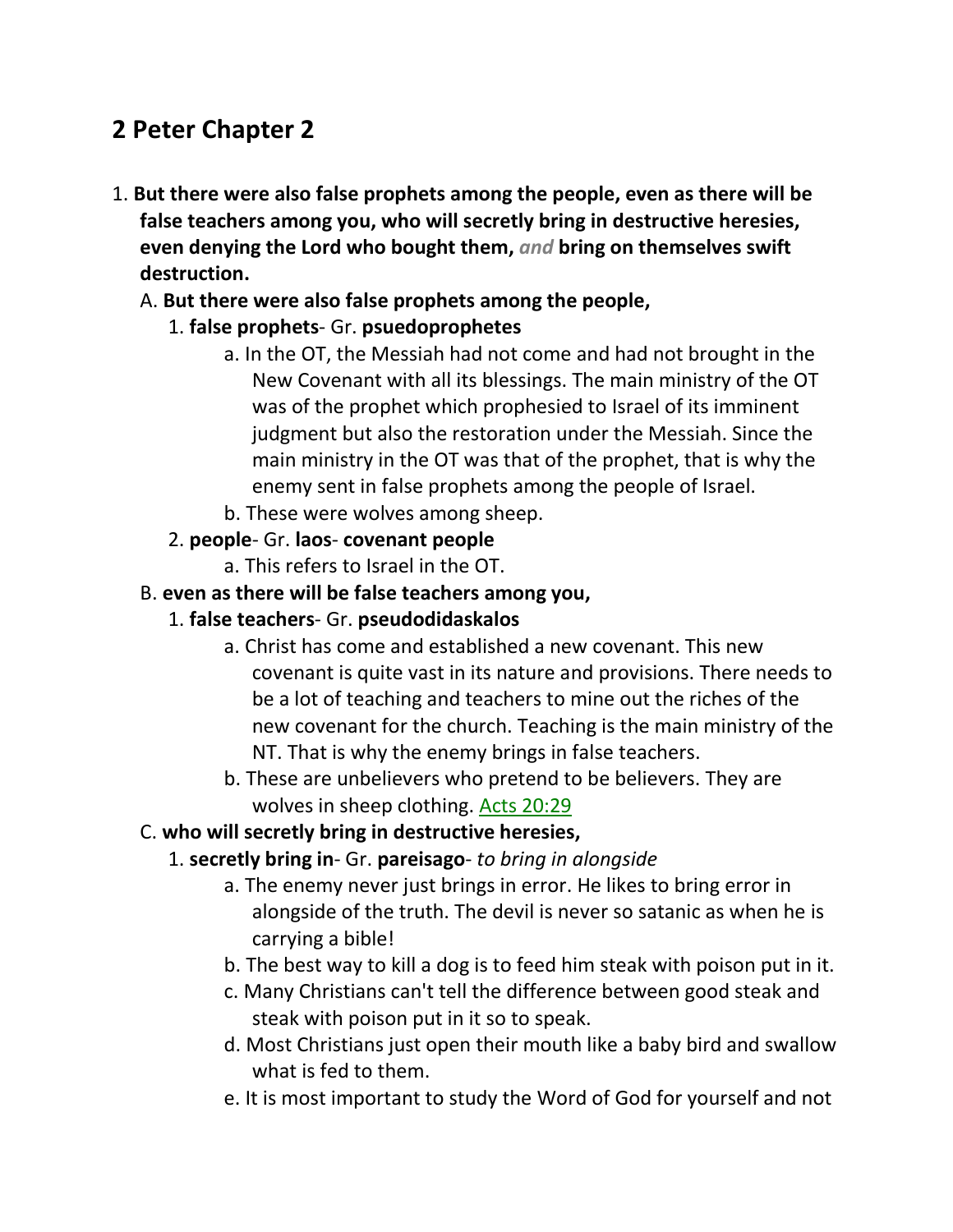just believe everything you hear. This is noble! Acts 17:11

- f. In Galatians false brethren were brought in secretly. Here false teachings are brought in secretly.
- 2. **destructive** Gr. **apoleia** *destroying, perishing, ruin, utter destruction*
	- a. Error destroys. Error is from the enemy who comes to steal, kill, and to destroy. John 10:10 The end game of error is destruction. The enemy delights in destruction.
	- b. The result of truth is life and that more abundantly. John 10:10

3. **heresies-** Gr. **hairesis**- *strictly, a choice or option; hence, a religious sect, faction; by implication, discord, contention*

a. A destructive heresy being taught in our day is universalism. These false teachers teach that because Jesus died for everyone that everyone is automatically reconciled to God and save irrespective of faith in Jesus.

b. Heretics are to be admonished twice and then rejected if they don't repent of their false doctrine. Titus 3:10

#### D. **even denying the Lord who bought them,**

1. **denying**- Gr. **arneomai-** *to deny, not to accept, to reject, to refuse something offered, disclaim, disown, to renounce, contradict*

a. Any teaching that denies the divinity of Christ is a heresy.

b. Any teaching that denies the need to believe on or confess Jesus as Lord is a heresy. **Rom. 10:9-10**

2. **bought**- Gr. **agorazo**- *to buy out of the market*

a. We were bought and redeemed from the slave-market of sin. Act 20:28; 1Co 6:20, 1Co 7:23; Gal 3:13; Eph 1:7; Heb 10:29; 1Pe\_1:8; Rev\_5:9

#### E. **and bring on themselves swift destruction.**

- 1. **bring on** Gr. **epago**
	- a. Those who **bring in** heresies **bring on** themselves destruction.
- 2. **swift** Gr. **tachinos**
	- a. What is swift to the Lord is not always in our understanding or experience. Jesus said behold I come quickly! Rev. 22:20 We are still waiting! So quickly to the Lord is not the same as our quickly. Thank you Jesus! This gives perspective to when the Lord says that He is slow to get angry, that His slow is really slow! Praise God!
- 3. **destruction** Gr. **apoleia**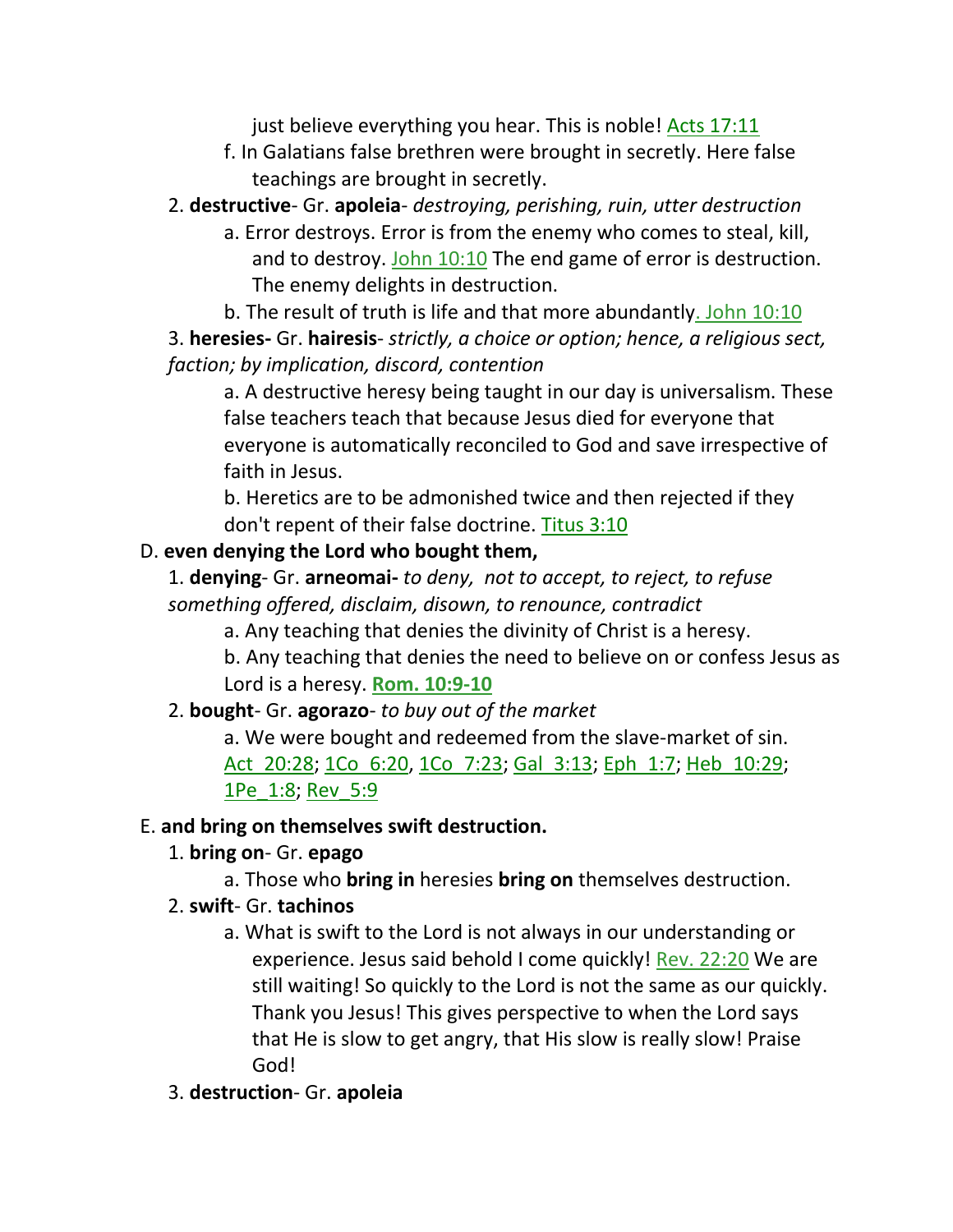- a. Those who bring in **destructive** heresies will bring on themselves **destruction**.
- 2. **And many will follow their destructive ways, because of whom the way of truth will be blasphemed.**
	- A. **And many will follow their destructive ways,**
		- 1. **many**
			- a. Broad is the way unto destruction and many are there that go in thereby. Matt. 7:13
			- b. Error will always have more disciples than the truth. The many will always try to pressure the few into their way of thinking. We are called to stand out like a healed thumb and shine the light of truth in the darkness.
		- 2. **follow** Gr. **exkoloutheo** *to trace out one's steps*
			- a. We are not to be blind followers, but with clear vision be followers of those who through faith and patience inherit the promises. Heb. 6:12
		- 3. **destructive ways** Gr. **poleia** *destroying, perishing, ruin, utter destruction*
			- a. Destructive heresies always lead to destructive ways.

### B. **because of whom the way of truth will be blasphemed.**

- 1. **way-** Gr. **hodos**
	- a. Error has many ways, but truth only has one- JESUS! John 14:6
	- b. Many think they need to examine and learn about all the ways of error. This is error! All you need to do is to become very familiar with the truth and you will be able to pick out anything that is error. The specialists in the fraud department for the government spend no time learning what forgeries are out there. They spend all their time examining and learning every detail about the real currency so they can spot a fake when it comes!

### 2. **truth**- Gr. **aletheia**

a. Here we see why many went down paths of destruction, because they never knew **THE WAY** of truth. We learn the way of truth by careful, diligent, and sustained study of the Word of God. John 8:31-32

### 3. **blasphemed-** Gr. **blasphemeo**

a. Authentic Christianity produces the life of Christ in the lives of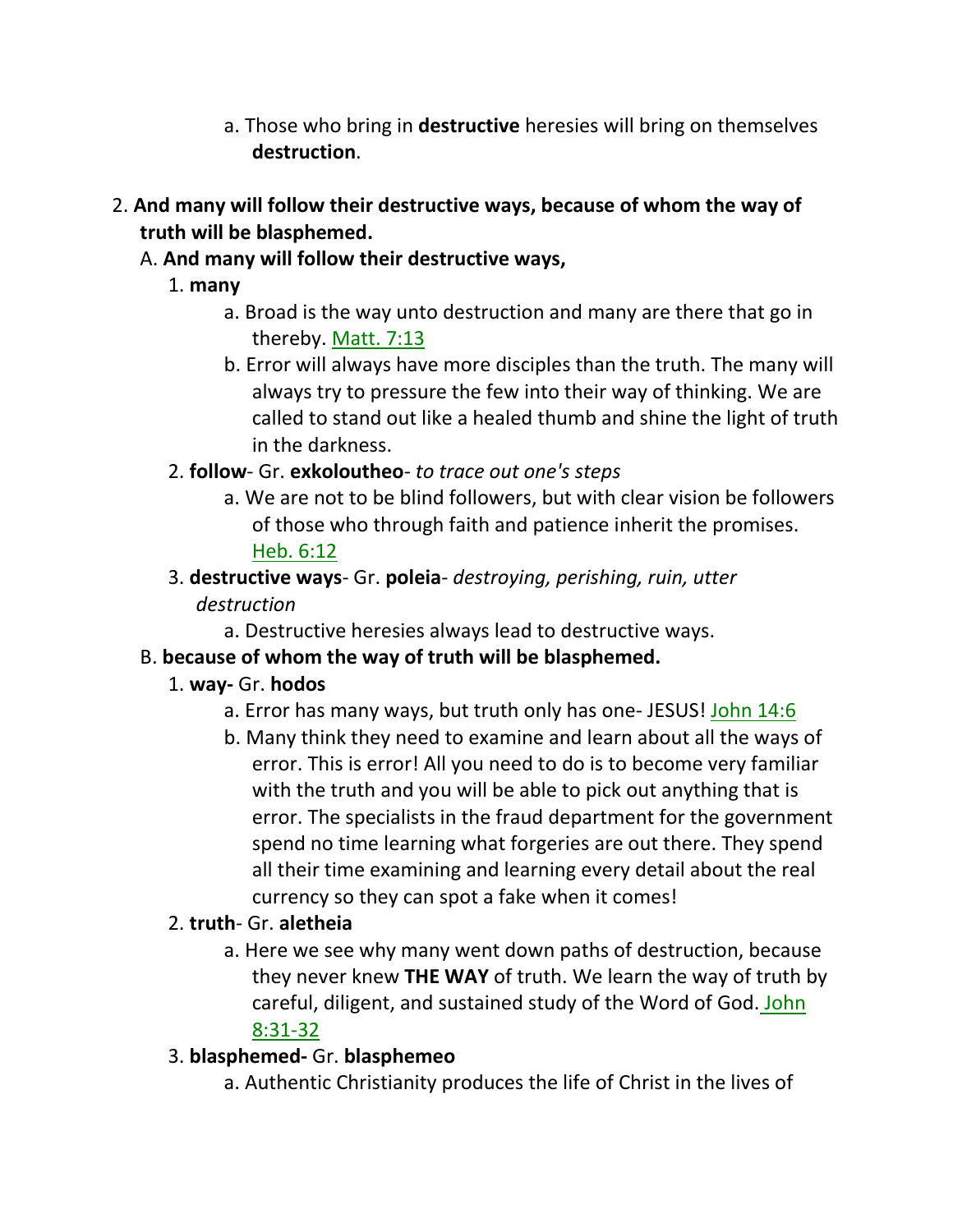Christians. We are called by God to be conformed to the image of Christ in our lives. Rom. 8:29

- b. False doctrine lead to ungodly living. The world knows that believers should be living godly. When we don't they see us as hypocrites. This provides a stumbling stone to them seeing and knowing God for themselves.
- 3. **By covetousness they will exploit you with deceptive words; for a long time their judgment has not been idle, and their destruction does not slumber.**
	- A. **By covetousness they will exploit you with deceptive words,**
		- 1. **covetousness** Gr. **pleonexia** *greedy desire to have more, covetousness, avarice*
		- 2. **exploit** Gr. **emporeuomai** *make gain of, overreach, cheat*
			- a. False teaching almost always has exploitation of finances connected to it.
			- b. False teaching will require money to receive the blessings, favors, or benefits from God. True teaching reveals that these are already provided by grace through faith in the finished work of Christ.
			- c. Those in Jesus day made God's house into a house of merchandise. John 2:16
		- 3. **deceptive** Gr. **plastos** *molded, formed, as from clay, wax, or stone*
			- a. We get our English word "plastic" from this Greek word.
			- b. False teachers exploit the body of Christ with plastic words. They stretch and twist the true meaning of the Word of God for their own gain.
			- c. Instead of promoting the growth of true fruit, they offer plastic fruit hoping no one will notice.
		- 4. **words** Gr. **logos**
	- B. **for a long time their judgment has not been idle,**
		- 1. **long time** Gr. **ekpalai** *from old*
			- a. God has decreed judgment on heretics from old. This judgment has not been idle from the time he decreed it.
		- 2. **judgment** Gr. **krima**
		- 3. **idle** Gr. **argeo** *to be idle, inactive, to linger, delay*
	- C. **and their destruction does not slumber**
		- 1. **destruction** Gr. **apoleia**
		- 2. **slumber** Gr. **nustazo**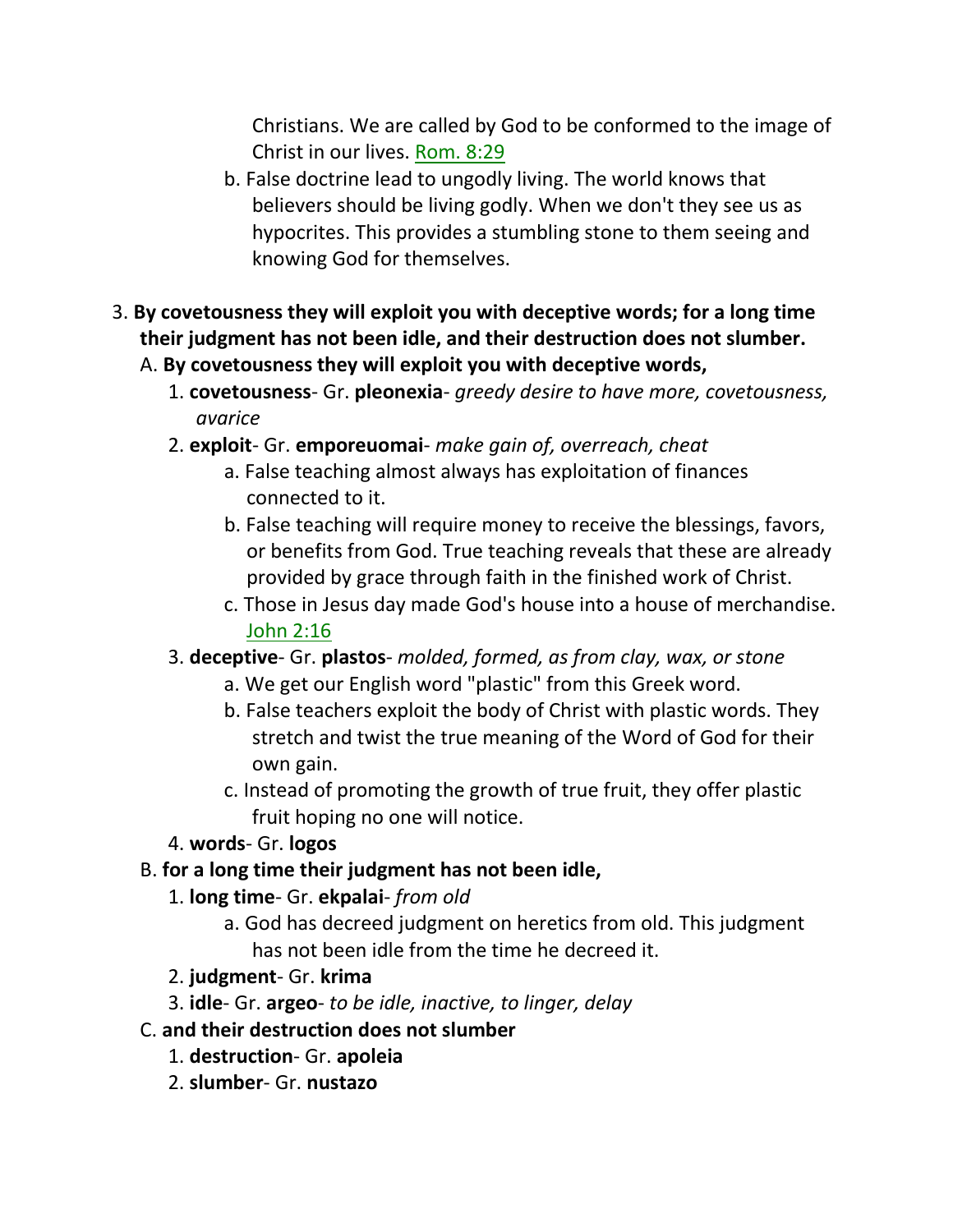- 4. **For if God did not spare the angels who sinned, but cast** *them* **down to hell and delivered** *them* **into chains of darkness, to be reserved for judgment;**
	- A. **For if God did not spare the angels who sinned,**
		- 1. **spare** Gr. **pheidomai** *to spare in respect of hard dealing*
		- 2. **angels** Gr. **aggelos**
			- a. These are the fallen angels that rebelled with Lucifer. A third of the angels did this.
			- b. The first person who had his worship leader run off with a third of his congregation was God!
			- c. There is no redemption for angels. Jesus saved humanity because we were a race. We all come out of one man and woman. We are connected together. Jesus was born of a woman so he was connected to all of humanity. He took all our sins and became sin and died to all that was in Adam because we are all connected to each other. He could not do this for angels because they are individual creations not connected to each other. He would have had to die for each separately.

### 3. **sinned**- Gr. **hamartia**

- a. This could be the original sin of rebellion with Lucifer.
- b. This could be the sin of cohabiting with women during and after the flood producing the giants. Gen. 6:1-2

### B. **but cast them down to hell and delivered them into chains of darkness,**

- 1. **cast down to hell** Gr. **tartaroo** *to pit them*
	- a. The word hell is a bad translation here. It should be translated the Abyss or Pit. This is a verb here and could be translated that God "pitted" them!
	- b. Tartarus is the Greek word for the Abyss or the Pit. Tartarus should be translated Abyss or Pit, not hell. This is the place of the fallen angels. It is one of three compartments under the earth.
	- c. Before Jesus died there were three compartments under the earth. The first was Hades, the place of torment for unbelievers. The second was Abraham's bosom or Paradise. This is where OT believers went when they died. It was a place of comfort. We see these two compartments in the story of the rich man and Lazarus. Luke 16:20- 31 The third compartment was Tartarus or the Abyss. This is where the fallen angels are incarcerated. After Jesus rose from the dead He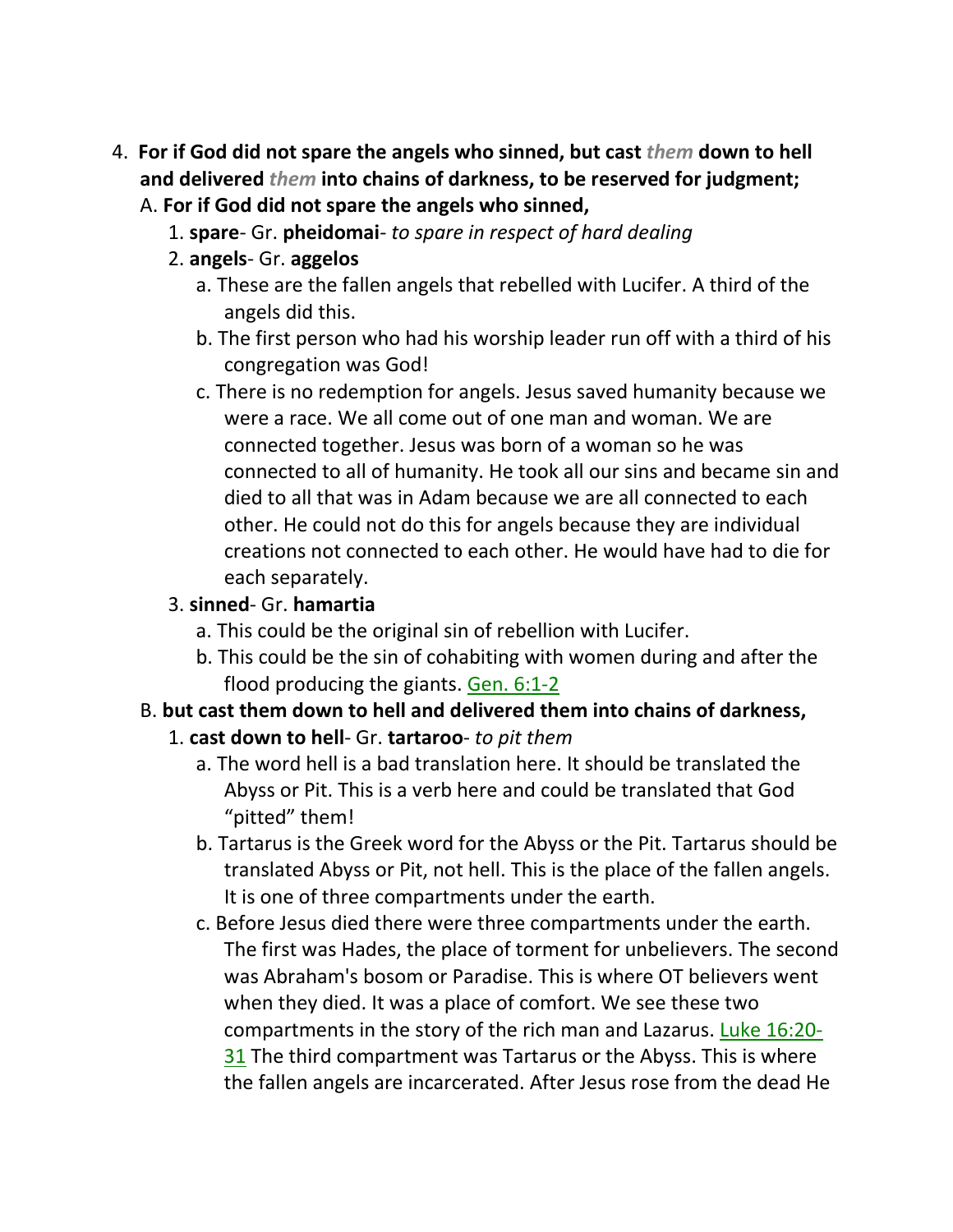emptied Abraham's bosom and took them to heaven. Eph. 4:8 Now Paradise is in the third heaven. 2 Cor. 12:4

- 2. **delivered** Gr. **paradidomi-** *to give over*
- 3. **chains** Gr. **seira** *a cord, rope, band; in NT a chain*
	- a. The fallen angels were put into chains. 2 Peter 2:4, Jude 1:6

b. Nowhere does it say that men or women who die in their sin and unbelief are in chains in hell. They are in hell but no mention is made of them being in chains.

c. Jesus went to the spirits in prison and preached to them. 1 Pet. 3:19 Prison is a place where prisoners are bound in chains. Many think Jesus went and preached the gospel to those men and women who died before the flood. This is not the case. You have to believe upon the Lord while you live. You don't get another chance after you die. Jesus did not preach to dead men and women the gospel. He went to these fallen angels chained in prison in Tartarus and proclaimed a message to them. The word preached is not the word used for preaching the gospel which is **euagglizo.** It is the Greek word **kerusso**, which means to herald a message. I believe Jesus went to these fallen angels and proclaimed a message of doom and judgment upon them and their leader Satan.

- 4. **darkness-** Gr. **zophos** *gloom, thick darkness*
- C. **to be reserved for judgment**
	- 1. **reserved** Gr. **tereo** *to guard*
	- 2. **judgment** Gr. **krisis**
		- a. Which Jesus proclaimed to them before He rose from the dead.
- 5. **and did not spare the ancient world, but saved Noah,** *one of* **eight** *people,* **a preacher of righteousness, bringing in the flood on the world of the ungodly;**  A. **and did not spare the ancient world,**
	- 1. **spare** Gr. **pheidomai** *to spare in respect of hard dealing*
	- 2. **ancient** Gr. **archaios** *that has been from the beginning, original, primal, old ancient*
		- a. We get our English word archaic from this word.
		- b. This is speaking of the world that was in the beginning up until the flood of Noah.
	- 3. **world** Gr. **kosmos**
	- B. **but saved Noah,**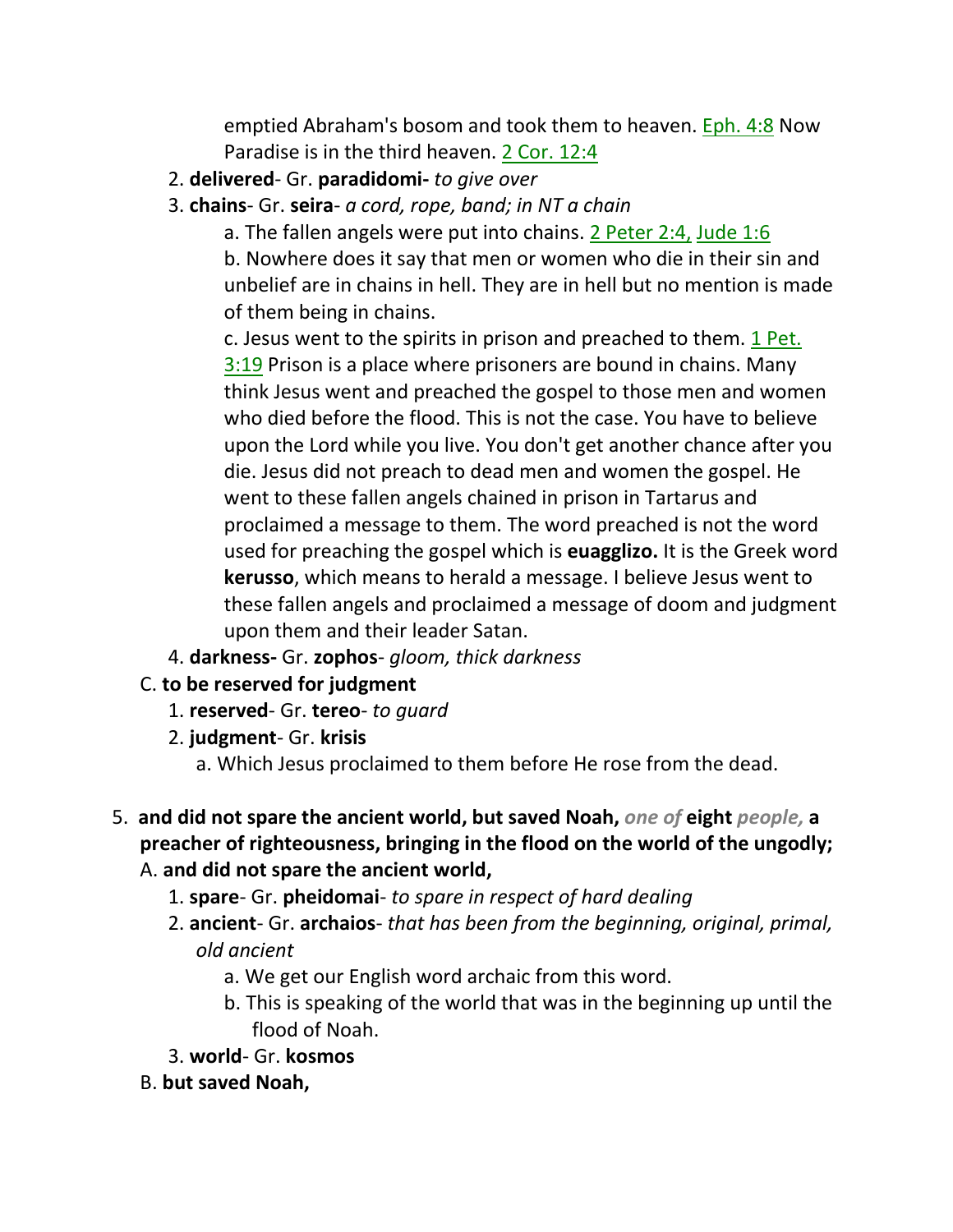### 1. **saved**- Gr. **phulasso**- *guarded or protected*

- a. It is important to note that Noah and his family had to believe God and make the choice to enter the Ark. God did not take them and put them in the Ark. Salvation is by grace through faith. Each must choose to be saved. Universalism is a terrible error.
- b. Noah and his family were in the Ark seven days before the rain came. Gen. 7:9-10 Noah could have been tempted to doubt God and come back off the Ark. During those seven days I am sure they looked out of the window and saw nothing but sunshine. If Noah would have given up his faith and left the Ark, he would have perished with the ungodly. There will be times in our lives where our faith in the Lord will seem to be misplaced and nothing happens from it. However, stick with it and it will pay off big time!
- 2. **Noah** *means rest*
- C. **one of eight people,**
	- 1. **eight people** Gr. **ogdoos**
- D. **a preacher of righteousness,**
	- 1. **preacher** Gr. **kerux**
		- a. God gave man 120 years to repent before the flood came. Gen. 6:3 120 years is how long it took for Noah to build the Ark, not a promise of how long we will live.
		- b. I am sure it became an annual tradition for families to come visit the Ark and mock Noah. Noah would preach to them.
		- c. After 120 years of preaching Noah had no converts except his own family. It is better to win your family and lose the whole world than win the whole world and lose your family.
		- d. If you are discouraged because of a lack of results from your ministry, then just look at Noah. Noah was in the perfect will of God and with the right message. It is not up to you for the results. It is up to you to faithfully preach the message God gives you. Leave the results to God!
	- 2. **righteousness** Gr. **dikaiosune**
- E. **bringing in the flood on the world of the ungodly**
	- 1. **bringing in** Gr. **epago** *to bring upon*
	- 2. **flood** Gr. **kataklusmos**
		- a. We get our English word cataclysm from this word.
	- 3. **world** Gr. **kosmos**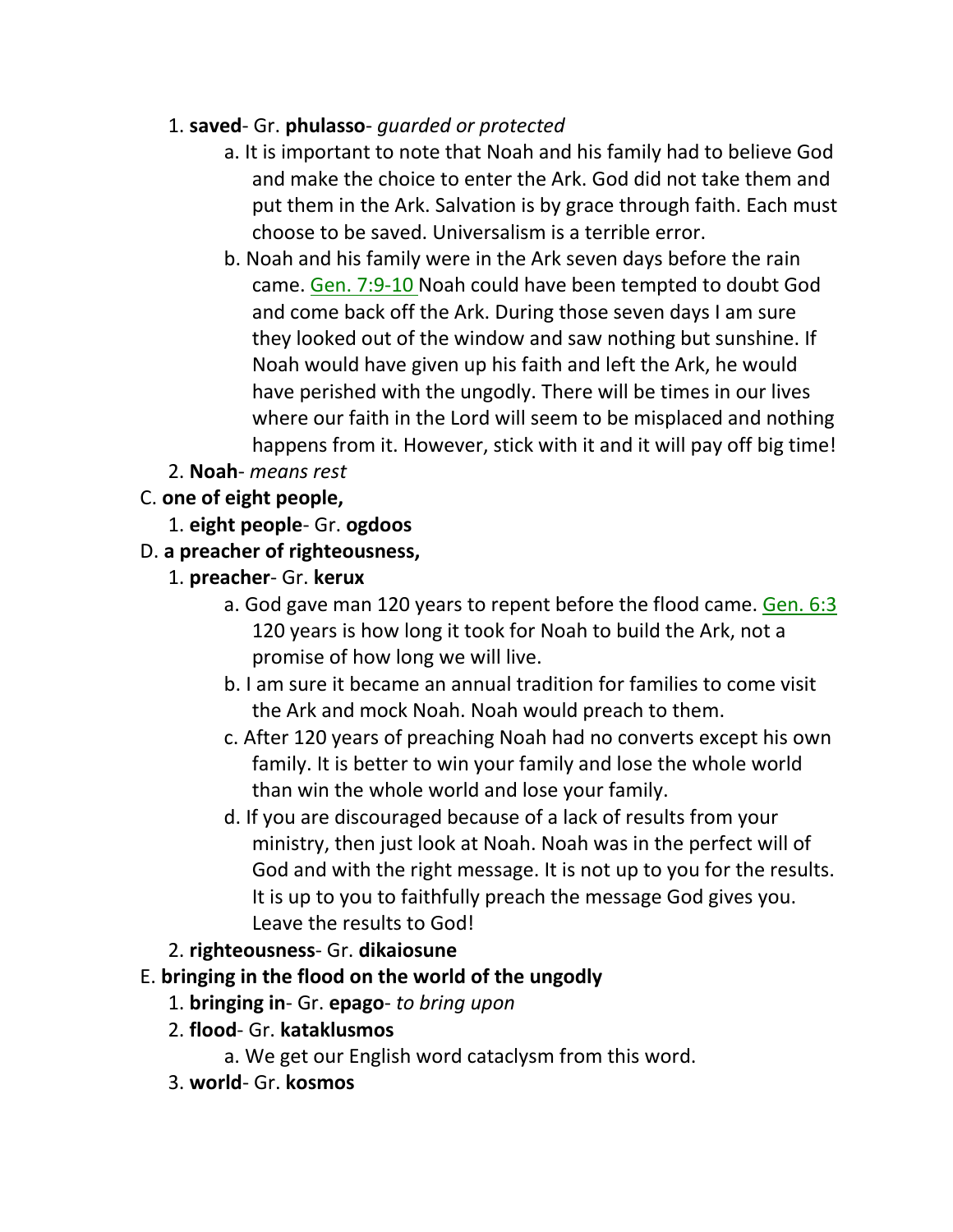- 4. **ungodly** Gr. **asebes** *without reverence*
	- a. The thoughts of the pre-flood people were evil continually. Gen. 6:5
- 6. **and turning the cities of Sodom and Gomorrah into ashes, condemned** *them* **to destruction, making** *them* **an example to those who afterward would live ungodly;**

### A. **and turning the cities of Sodom and Gomorrah into ashes,**

- 1. **turning into ashes** Gr. **tephroo** *to incinerate*
- 2. **cities** Gr. **polis**
- 3. **Sodom** *means either "their secret" or "burning".*
	- a. Homosexuality used to be a secret sin, but now it is out and the open and is proudly promoted.
	- b. Homosexuals burn in their lust for one another. Rom. 1:27
	- c. Homosexuals have put so much pressure on society to accept their lifestyle that society as a whole have sided with them. Unfortunately, many carnal Christians are siding with the society and persecuting Christians who are standing for the biblical truth. These Christians do not use the Word of God as the standard for truth and morality, but use their own thoughts, feelings, and how society feels at any particular time. This is sad!
- 4. **Gomorrah** *means "rebellious" or "submersion"*
	- a. At the root of homosexuality is rebellion against God and His ways.

### B. **condemned them to destruction,**

- 1. **condemned** Gr. **katakrino**
	- a. The fallen angels, the ancient world before the flood, and Sodom and Gomorrah were not spared, but condemned. We who have accepted Christ have been spared from God's wrath and there is no condemnation for those in Christ Jesus! Rom. 8:1
- 2. **destruction** Gr. **katastrophe** *catastrophe*
	- a. We get the English "catastrophe" from this Greek word.
- C. **making them an example to those who afterward would live ungodly**
	- 1. **making them** Gr. **tithemi-** *placing them*
	- 2. **an example** Gr. **hupodeigma** *to be under exhibit, for a warning, of a thing to be shunned.*

a. God has given us examples in the OT to learn from. 1 Cor. 10:11 3. **live ungodly**- Gr. **asebeo**- *to live without reverence*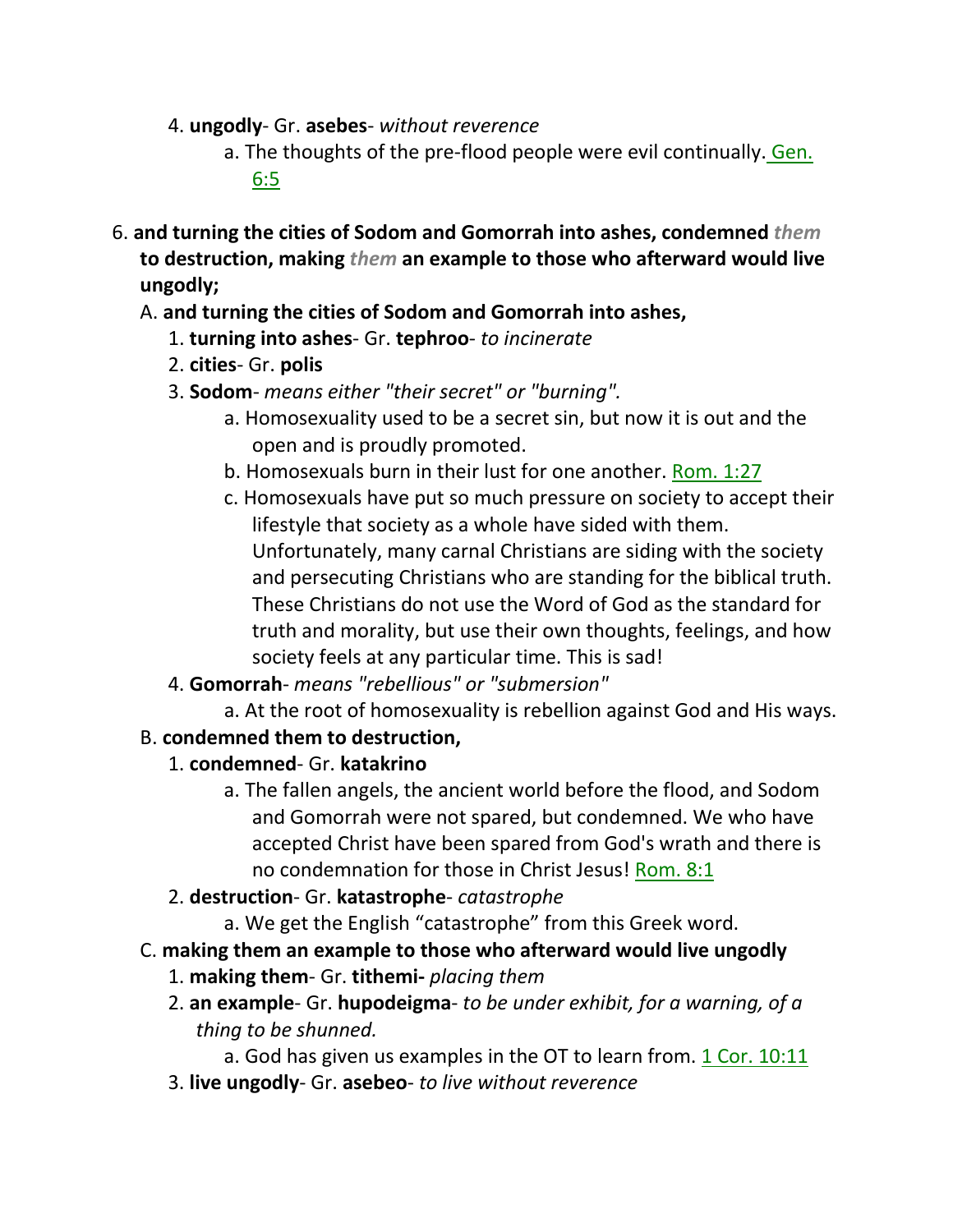- a. Living in homosexuality is living ungodly.
- b. Peter uses the examples of the angels, the ancient world before the flood, and Sodom and Gomorrah of God judging wickedness. The false teachers that Peter talks about in this chapter will also be judged.
- c. You have a choice to have your wickedness judged in the person of Jesus or you can reject Jesus and suffer for your own wickedness in hell.
- 7. **and delivered righteous Lot,** *who was* **oppressed by the filthy conduct of the wicked** 
	- A. **and delivered righteous Lot,**
		- 1. **delivered** Gr. **rhuomai** *to draw out of*
		- 2. **righteous** Gr. **dikaios** *one who is as they ought to be*
			- a. Lot was not righteous by his good deeds, but by his faith in the Lord.
			- b. Lot was a weak, wavering, and uncommitted follower of the Lord. The angels sent to Sodom to rescue Lot had to pretty much pull him out of the city. Gen. 19:16 When he tried to warn the citizens of Sodom about the Lord and His judgment, they all laughed at him. He had no testimony before them up until that time. He never stood up for the Lord before then. After Lot fled Sodom he eventually was involved in some unnatural sex with his daughters. We are not righteous because of our right conduct but because of our faith in the Lord. Our faith in the Lord should produce good and right conduct. The people around us should not be shocked to hear that we are Christians!
		- 3. **Lot-** *means veil or covering*
			- a. Lot was a believer who covered his light [testimony] under a bushel. Luke 11:33 He tried hide his faith in the Lord to fit in with the world and that never works out well.
			- b. When Lot separated from Abraham, it says he pitched his towards Sodom. Gen. 13:12 The next time we see him he is sitting in the city gates of Sodom trying to fit in! Gen. 19:1
			- c. Once you pitch your tent [your heart and mind] towards sin you will eventually be sitting in its gates!
	- B. **who was oppressed by the filthy conduct of the wicked.**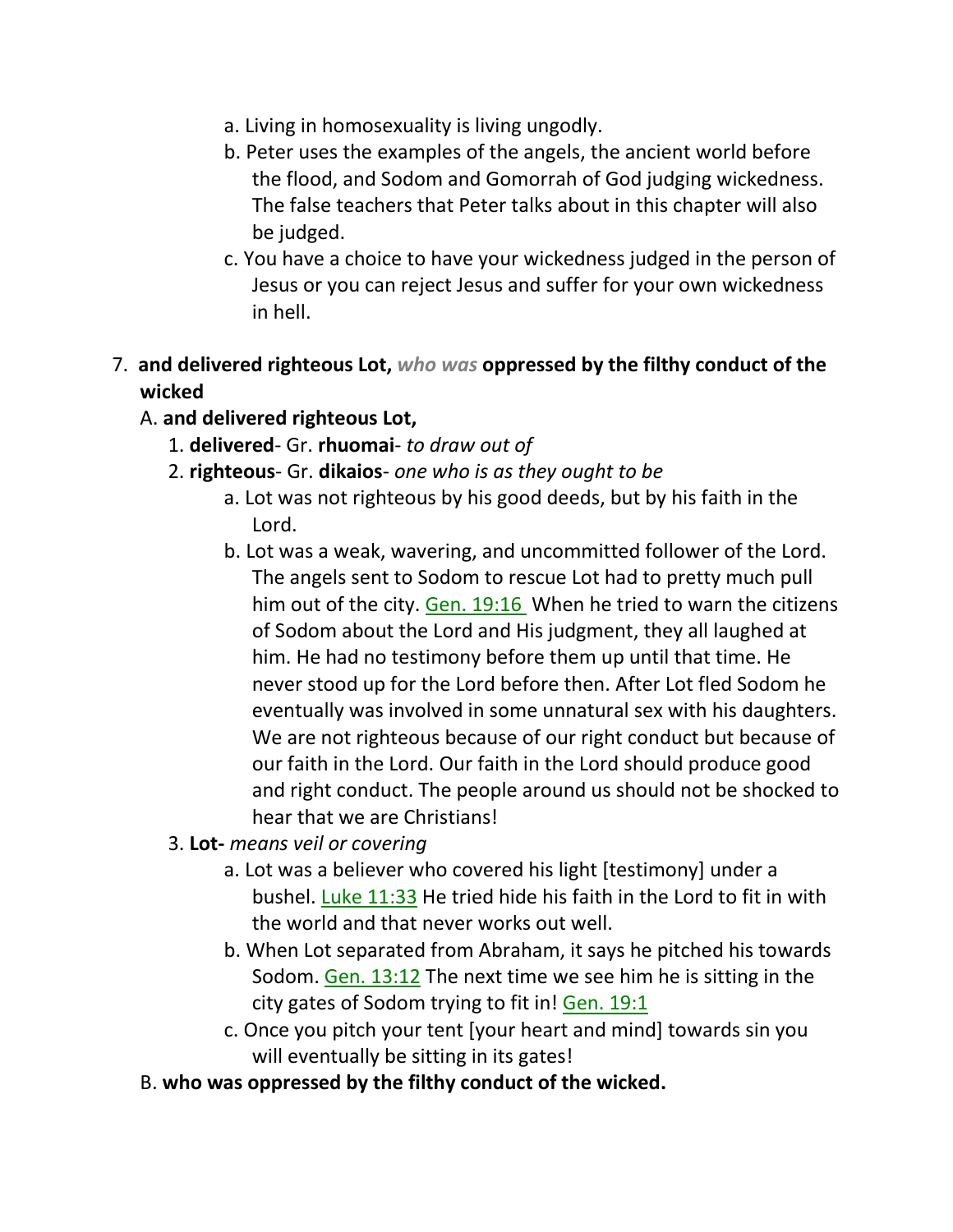1. **oppressed**- Gr. **kataponeo**- *to tire down, to afflict or oppress with evils, to wear out, oppress*

a. Lot was vexed by the ungodliness around him, but whose fault was it? **IT WAS HIS OWN**!!! Lot was the one who chose to move into the city of Sodom. He could have moved out of the town at any time. However, there must have been some allure to staying. It probably involved financial gain. How often do Christians lower their standards for financial gain!

b. Many Christian complain about the ungodliness on TV but they are the one choosing to watch it. No one is forcing them to watch! They can switch the channel or stop watching TV altogether.

c. How often do we part a play in being vexed and oppressed by ungodliness that is in the world? I think a lot!

2. **filthy conduct**- Gr. **en aselgeia anastrophe**- *irreverent behavior* 3. **wicked**- Gr. **athesmos**- *those who violate the law of nature and conscience, one who breaks through the restraint of these laws and gratifies their lusts*

a. Homosexuality is a violation of the laws of nature and conscience. Rom. 1:26-27

8. **(for that righteous man, dwelling among them, tormented** *his* **righteous soul from day to day by seeing and hearing** *their* **lawless deeds)—**

#### A. **for that righteous man,**

- 1. **righteous man** Gr. **dikaios**
	- a. Again, he was not righteous because of his deeds, personal holiness, or performance but because of his faith in the Lord. Everyone in the bible became righteous the same way we do. It is by faith in the Lord. Gen. 15:6

#### B. **dwelling among them,**

- 1. **dwelling** Gr. **egkatoikeo** *to settle down in a place*
	- a. It was Lot's decision to settle down in that place. It was not God's leading or will that he even be there.
- C. **tormented his righteous soul from day to day by seeing and hearing their lawless deeds**
	- 1. **tormented** Gr. **basanizo** *tortured, to be afflicted, tormented, pained* a. This was self-inflicted torture! Lot should have not even been in this city. Seeking financial gain instead of the Lord's will leads to the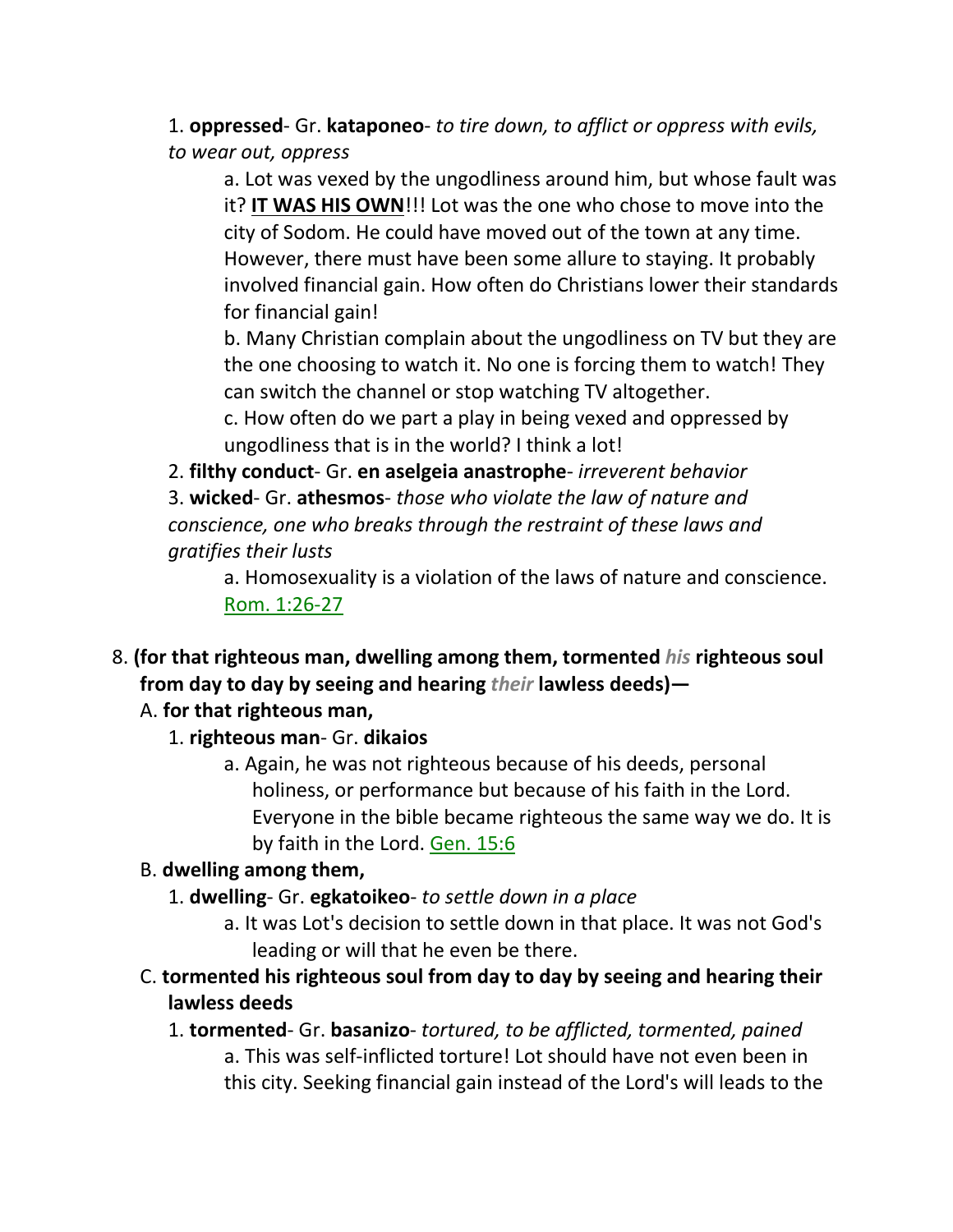torture of your soul.

#### 2. **righteous**- Gr. **dikaios**

a. Lot is called righteous three times. Three is the number of redemption and the finished work of Christ. Lot was made righteous by faith in the Lord not his works.

### 3. **soul**- Gr. **psuche**

a. This Greek word can mean our mind, will, and emotions or can be used as a term for a person in general. In his first epistle Peter says concerning the flood that eight souls were saved. He means by this that eight persons were saved.

#### 4. **seeing**- Gr. **blemma**

### 5. **hearing**- Gr. **akoe**

a. We need to protect these two gates [eyes and ears] that give entrance into our mind and heart. Why expose them unnecessarily to things that would bring defilement in?

### 6. **lawless deeds**- Gr. **anomos**- *without law*

a. The laws of nature and conscience.

### 9. **then the Lord knows how to deliver the godly out of temptations and to reserve the unjust under punishment for the day of judgment,**

### A. **Lord**- Gr. **kurios**- *master, owner*

1. When we try to control our own lives we are attempting to be lord. When we put our trust in God then He can move and act as Lord over us and our circumstances.

### B. **knows**- Gr. **eido**- *to know by perception, to see*

- 1. There is always the way of escape the Lord provides with every temptation. 1 Cor. 10:13
- 2. God has the power, love, and wisdom to bring you out of every tribulation!

### C. **deliver**- Gr. **rhuomai**- *to pluck or draw out of*

- D. **godly-** Gr. **eusebes** *those who are reverent*
	- 1. We are reverent to God when we trust Him. God delivers those who put their trust in Him!
- E. **temptations** Gr. **peirasmos** test in order to approve and use
	- 1. There are two words for test and tempt in the NT. The first is **peirazo** which means to test in order to find the breaking point. The other is **dokimazo** which means to test in order to approve. The Lord does test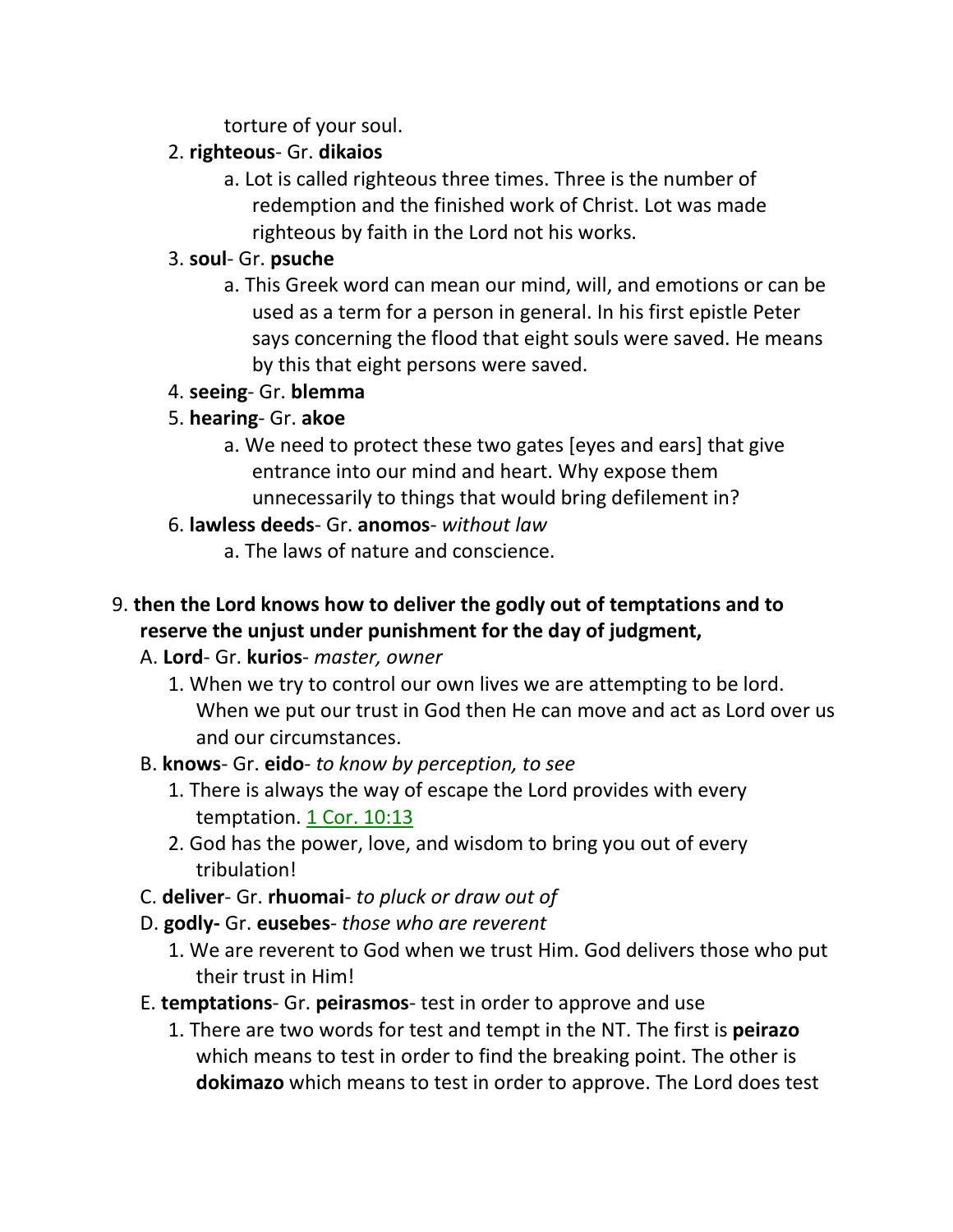his people but he never tests us in order to break us or see us fail. The word **peirazo** never is used in connection with the Lord. However, the Lord does test in order to approve you and promote and use you in a greater way. The word **dokimazo** is used in connection to the Lord and testing his people. 1 Thess. 2:4

#### F. **reserve**- Gr. **tereo**

- 1. Those who will be sentenced to the lake of fire on the day of judgment are held in reserve in Hades now.
- 2. Some have wondered why people go into hell and torment before the day of judgment arrives. It is much like a person who is denied bail is in jail until he is tried and formally sentenced and is put into prison, so it is with unbelievers. They await the Great White Throne judgment in Hades and then will be put into the Lake of Fire afterwards.

#### G. **unjust**- Gr. **adikos**

1. People are made righteous in God's sight because of their faith in the Lord. People are unjust before the Lord because of their unbelief.

#### H. **punishment**- Gr. **kolazo**

1. Eternal punishment in the Lake of Fire. Universalists say there is no punishment awaiting any human being because Jesus died for all. I guess Peter did not know that! No, we must believe upon the Lord and receive salvation to escape eternal punishment.

### I. **day of judgment**- Gr. **hemera krisis**

1. For the unbeliever the day of judgment will be at the Great White Throne judgment after the Millennium. Rev. 20

## 10. **and especially those who walk according to the flesh in the lust of**

**uncleanness and despise authority.** *They are* **presumptuous, self-willed. They are not afraid to speak evil of dignitaries,** 

- A. **and especially those who walk according to the flesh in the lust of uncleanness and despise authority,**
	- 1. **walk** Gr. **poreuomai-** *to travel in order to make gain* a. Some traveling speakers would fall into this category.
	- 2. **according to** Gr. **kata** *to be dominated by*
	- 3. **flesh** Gr. **sarx**
	- 4. **lust** Gr. **epithumia**
	- 5. **uncleanness** Gr. **akatharsia**
		- a. We are not to walk in the lusts of the flesh. We are to count ourselves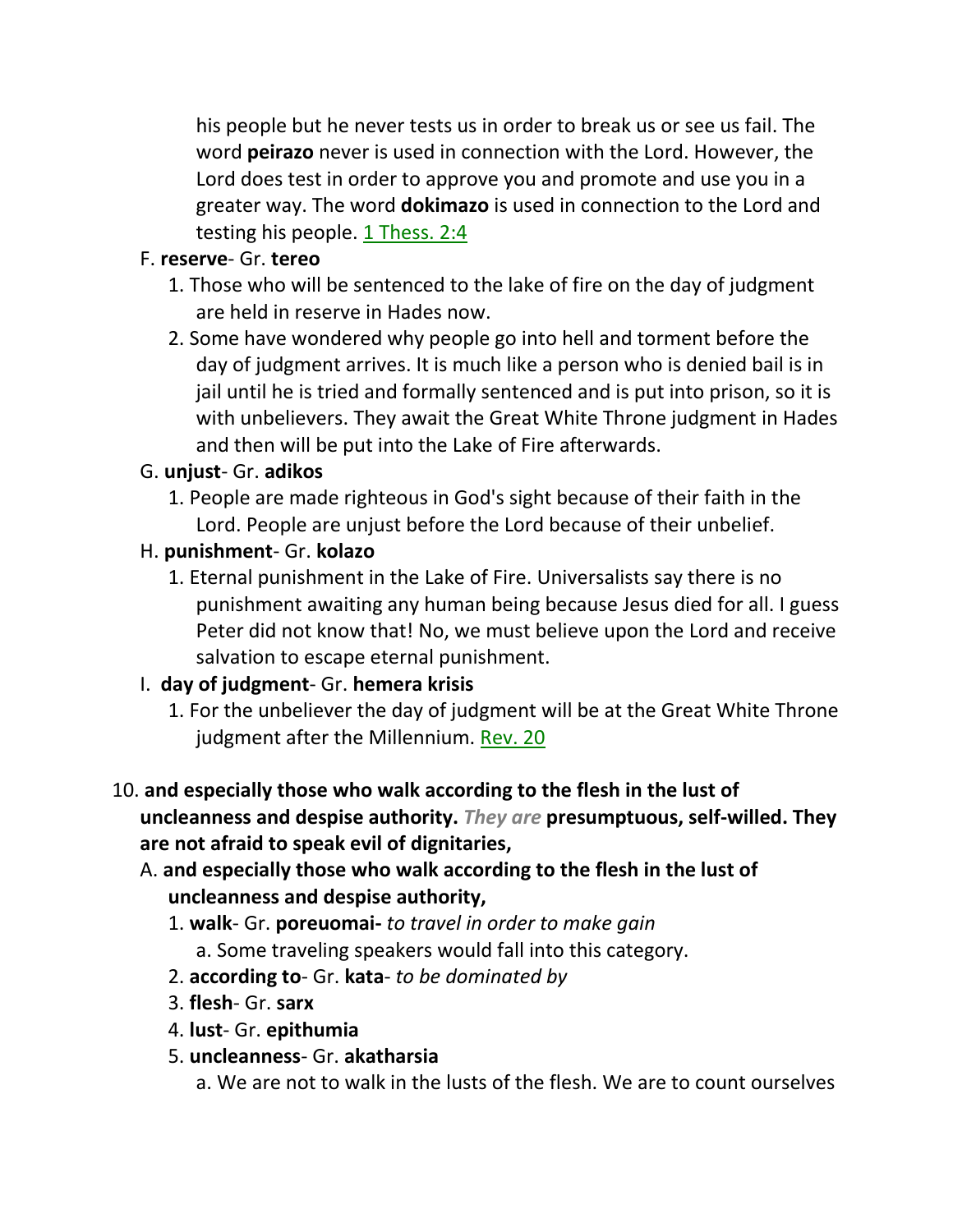dead to them and put them off like clothing that belonged to a person who is deceased. These lusts belonged to our old identity in Adam. We are to put on Christ and His attributes. These belong to our new identity in Christ.

- 6. **despise** Gr. **kataphroneo** *to think down upon, to dis-esteem*
- 7. **authority** Gr. **exousia**
	- a. To despise authority is to be rebellious and proud. We are seeing this today with the killing of our police officers in our streets. This is a sign of the end times.

### B. **They are presumptuous,**

1. **presumptuous**- Gr. **tolmetes**- *one who is bold in a bad sense, daring, a presumptuous, audacious person*

C. **self-willed-** Gr. **authades**- *self-pleasing, self-willed, arrogant, stubborn*

### D. **They are not afraid to speak evil of dignitaries**

- 1. **afraid** Gr. **tremo** *to tremble*
- 2. **speak evil-** Gr. **blasphemeo** *to blaspheme*
- 3. **dignitaries** Gr. **doxa** *glories*
	- a. Jude brings out that these dignitaries are the Fallen angels including Satan. Jude 1:8-9 Both Jude and Peter seems to be addressing the same group of false teachers. It appears Peter is talking about speaking evil of the fallen angels. It could be talking about the rulers of the earth.
	- b. Could it be that our deriding language towards and about the devil be out of place even though he is a fallen defeated being?
	- c. Could it be that our deriding language towards and about our current president be out of place even though we disagree with much he stands for?
- 11. **whereas angels, who are greater in power and might, do not bring a reviling accusation against them before the Lord.** 
	- A. **whereas angels**,
		- 1. **angels** Gr. **aggelos** *messengers*
	- B. **who are greater in power and might**,
		- 1. **greater** Gr. **meizon**
			- a. The good angels are greater in might and power than the fallen angels.
			- b. The good angels are greater in might and power than natural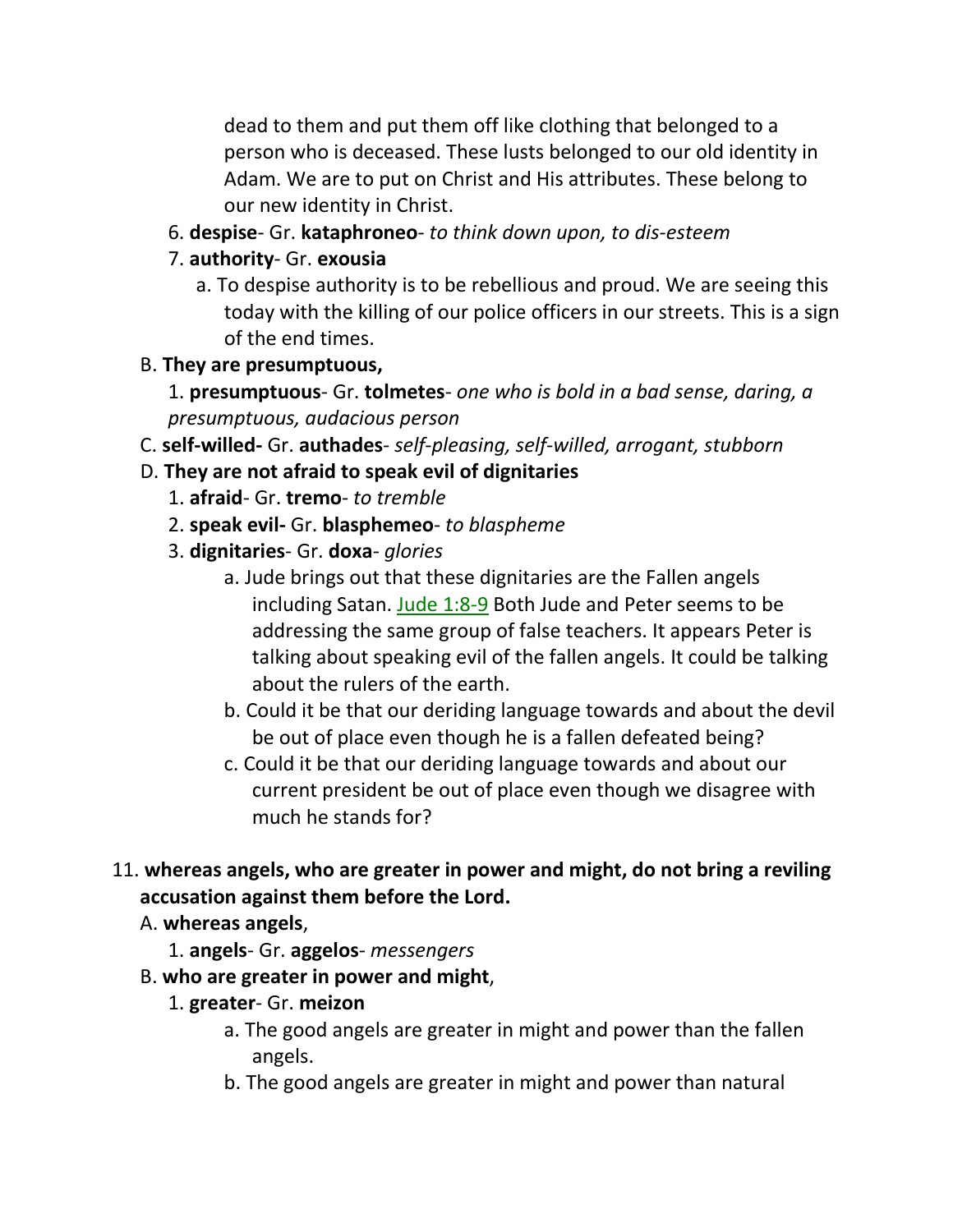rulers on the earth.

- c. The church is in a greater position of authority than the good angels! Eph. 1:22, 2:6
- 2. **power** Gr. **ischus** *might, strength*
- 3. **might** Gr. **dunamis** *power*
	- a. This should be translated might and power not power and might.
- C. **do not bring a reviling accusation against them before the Lord**
	- 1. **bring** Gr. **phero**
	- 2. **reviling accusation against** Gr. **blasphemos krisis kata**
	- 3. **before the Lord**
		- a. Everything we say and do is before the Lord.
- 12. **But these, like natural brute beasts made to be caught and destroyed, speak evil of the things they do not understand, and will utterly perish in their own corruption,** 
	- A. **But these,**
		- 1. false teachers
	- B. **like natural brute beasts made to be caught and destroyed,**
		- 1. **natural** Gr. **phusikos** *that which belongs to nature*
		- 2. **brute** Gr. **alogos** *unreasoning*
			- a. Animals do not reason like a human does.
		- 3. **beasts-** Gr. **zoon** *living animals*
		- 4. **made** Gr. **gennao** *born or bred*
		- 5. **caught** Gr. **eis halosis** *to capture*
			- a. Don't read over this! It says that animals are born or bred to be captured and destroyed [eaten]! So much for the liberal vegetarians out there who call killing and eating animals barbaric and murder! Vegetarian is an old Indian word meaning, "lousy hunter". God intended us to catch, kill, and eat animals for food! It is perfectly fine. It is his idea and design! Enjoy that steak my friend!
		- 6. **destroyed** Gr. **phthora-** *corruption, killing, slaughtered*
	- C. **speak evil of the things they do not understand,**
		- 1. **speak evil-** Gr. **blasphemeo**
		- 2. **understand** Gr. **agnoeo**
			- a. Peter says that the false teachers are just carnal creatures. They are void of any spiritual understanding, like animals have no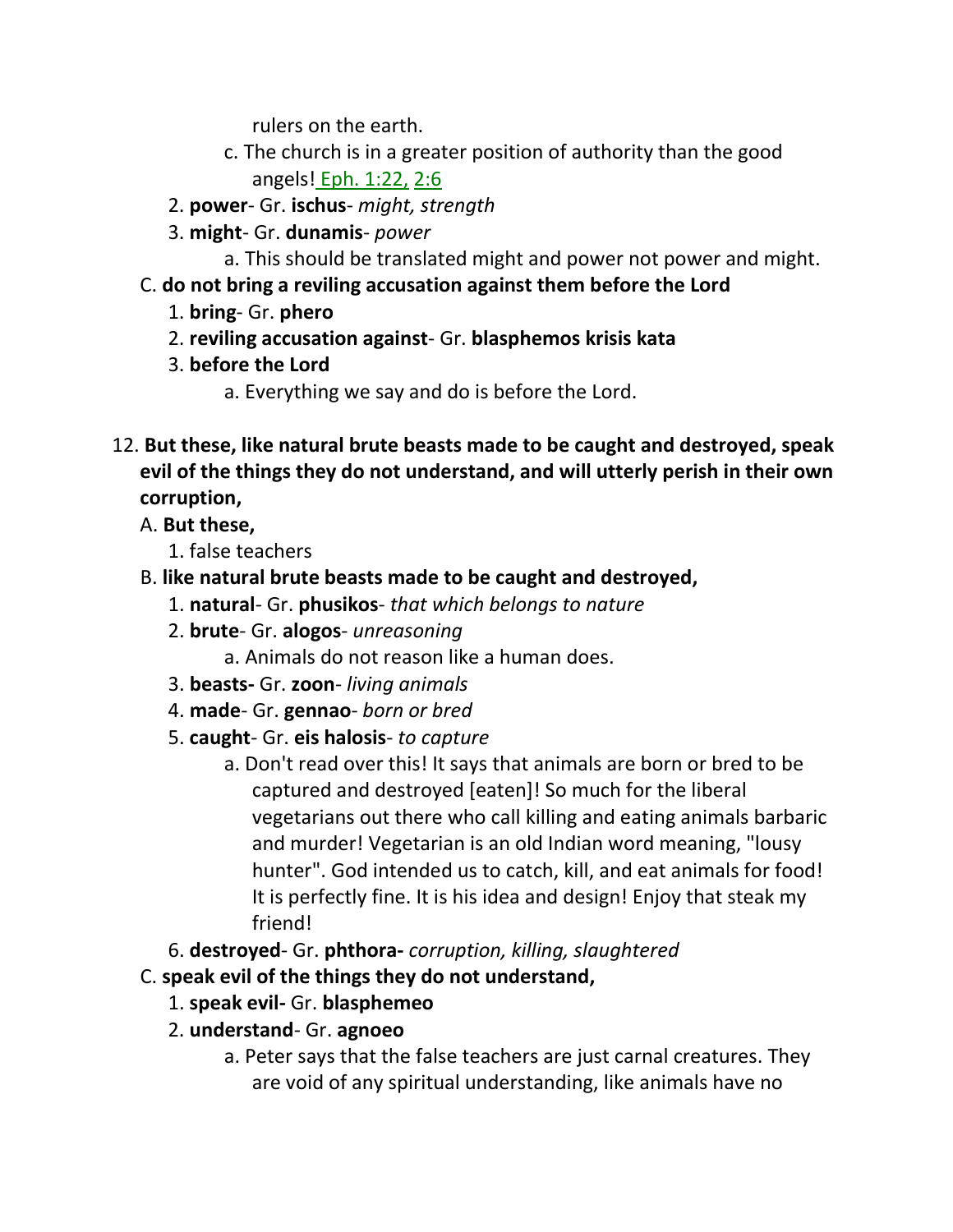understanding of the spirit realm.

- D. **and will utterly perish in their corruption**
	- 1. **utterly perish** Gr. **kataphtheiro**
	- 2. **corruption** Gr. **phthora**
		- a. Same word used for natural animals being caught and killed. The same end will be for the false teachers. They are no better than animals!
		- b. He who sows to the flesh will reap corruption. Gal. 6:8
- 13. *and* **will receive the wages of unrighteousness,** *as* **those who count it pleasure to carouse in the daytime.** *They are* **spots and blemishes, carousing in their own deceptions while they feast with you,** 
	- A. **and will receive the wages of unrighteousness,**
		- 1. **receive** Gr. **kolumbao** *to receive what was previously one's own, to get back, receive back, recover*
		- 2. **wages** Gr. **misthos**
			- a. Some false teachers work real hard at their deceptions.
			- b. Balaam earned the wages of unrighteousness. He ministered for money. He ended up a false teacher. Num. 31:16
		- 3. **unrighteousness** Gr. **adikia**
			- a. We get our English word "addiction" from this word. Addictions are rooted in unrighteousness or a mindset that is not established in the righteousness of Christ.

#### B. **as those who count it pleasure to carouse in the daytime,**

- 1. **count-** Gr. **hegeomai**
- 2. **pleasure-** Gr. **hedone** *sensual pleasure*
- 3. **carouse** Gr. **truphe** *indulgent living*

a. False teachers are in the "ministry" for what they can get out of it, not how they can serve God and others.

#### 4. **daytime**- Gr. **hemera**

a. Even the world waits until dark to have their wild parties! These false teachers do it in the broad daylight!

#### C. **They are spots and blemishes,**

1. **spots**- Gr. **spiloo**- *to spot, soil; to contaminate, defile*

2. **blemishes**- Gr. **momos**- *blemish, blot, disgrace, blame, ridicule; a disgrace to society, a stain*

D. **carousing in their own deceptions while they feast with you**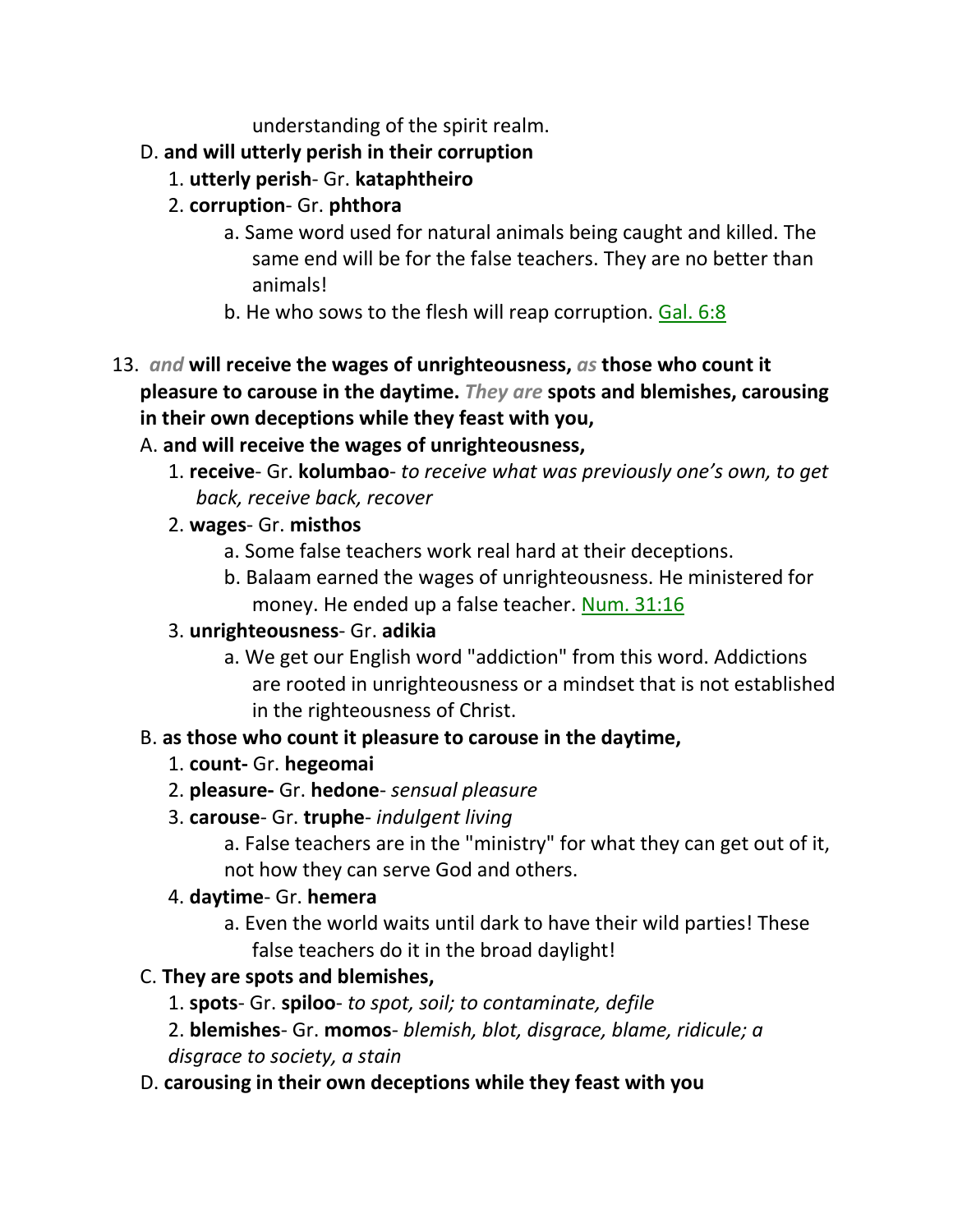- 1. **carousing** Gr. **entruphao** *to live indulgently*
- 2. **deceptions** Gr. **apate** *delusion*
	- a. The ironic thing about deceivers is that they are deceived! 2 Tim. 3:13
- 3. **feast** Gr. **suneuocheo** *to feast sumptuously with*
- 14. **having eyes full of adultery and that cannot cease from sin, enticing unstable souls.** *They have* **a heart trained in covetous practices,** *and are* **accursed children.**

#### A. **having eyes full of adultery and that cannot cease from sin,**

- 1. **eyes-** Gr. **ophthalmos**
- 2. **full** Gr. **mestos** Gr. mestos
- 3. **adultery** Gr. **moichalis** adulteress
	- a. There are two things that almost always accompany false teaching and false teachers- The first is lust for and shady practices to gain money. The second is sexual sin.
	- b. This should be translated that they have eyes full of an adulteress. False teachers will find those who are open to adultery.

#### 4. **cease**- Gr. **akatapaustos**

a. This means they are addicted to sexual perversion and adultery.

5. **sin**- Gr. **harmartia**

#### B. **enticing unstable souls**

1. **enticing**- Gr. **dealazo**- *to entrap, take or catch with a bait; met. allure, entice*

#### 2. **unstable**- Gr. **asteriktos**- *not made firm; unsettled, unstable, unsteady*

- 3. **souls** Gr. **psuche**
	- a. An unstable soul is one that has not been grounded in the Word of God, especially the New Covenant.

#### C. **They have a heart trained in covetous practices,**

#### 1. **heart**- Gr. **kardia**

#### 2. **trained**-Gr. **gumnazo**- *to exercise*

- a. We get the English word gymnasium from this Greek word.
- b. These false teachers are so trained in covetousness that they are like a trained gymnast that is flawless in their routine from start to end. These false teachers are so slick and smooth they are flawless in their money making routine from start to end!
- 3. **covetous practices** Gr. **pleonexia** *covetousness*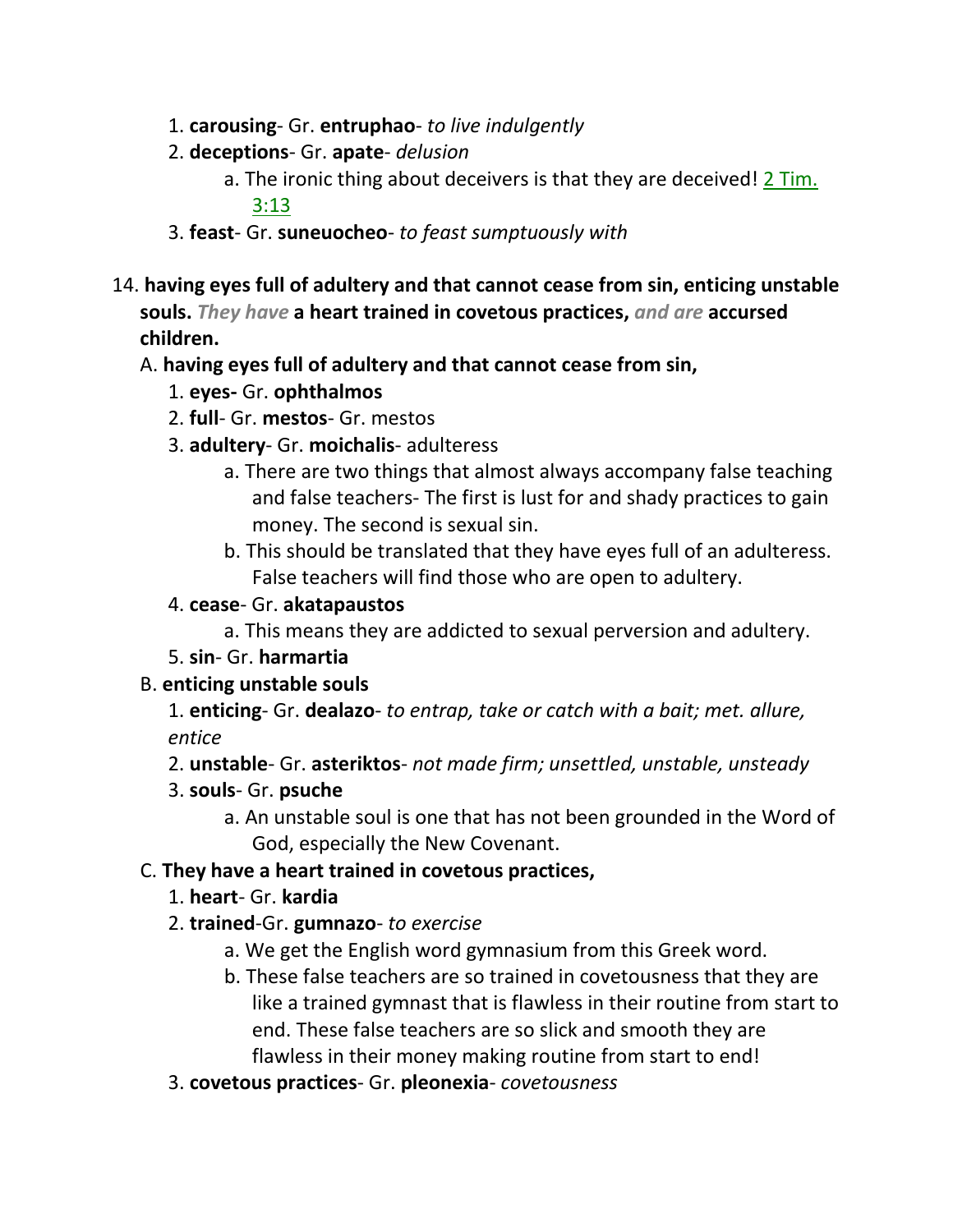#### D. **and are accursed children**

- 1. **accursed** Gr. **katara** *a doomed one, one on whom condemnation falls*
- 2. **children** Gr. **teknon**
	- a. These false teachers were imitating Christians. They told everyone they were children of God. Instead they are accursed childrenchildren of the devil.
	- b. Let me here dispel a common error. Many think that all humans are the children of God. This is not so. The NT teaches that only those who have received Jesus and believed upon him have been given the power to be called the children of God. John 1:12
	- b. No true child of God is accursed, because Jesus was accursed for them.
- 15. **They have forsaken the right way and gone astray, following the way of Balaam the** *son* **of Beor, who loved the wages of unrighteousness;**

### A. **They have forsaken the right way and gone astray,**

1. **forsaken**- Gr. **kataleipo**- *to leave behind*

a. False teachers will say that the Word of God is too simple and their spiritual revelation is superior to the Word of God. Ironically, to defend this they usually use the Bible to try to do it! This is happening today in the grace movement. Some teachers are leaving the Word of God behind to teach their higher revelations. To defend this practice, they use scripture! How dumb can you get and not die!

### 2. **right way**- Gr. **euthus hodos**- *the straight road*

- a. The right way is the Word of God and what it teaches in context.
- b. After Saul of Tarsus met Jesus on the road to Damascus he entered into the city and stayed on the street called Straight. Acts 9:11 When we get saved we are placed on the straight road or path.

### 3. **gone astray**- Gr. **planao**- *to wander*

a. We get the word "planet" from this word. Early astronomers thought the planets were wandering stars because they did not stay in fixed positions. False teachers do not stay in any fixed place. They stick around until they and their practices are confronted and then they move on and stray to greener pastures.

### B. **following the way of Balaam the son of Beor,**

- 1. **following** Gr. **exakoloutheo** *to trace out steps*
- 2. **way-** Gr. **hodos**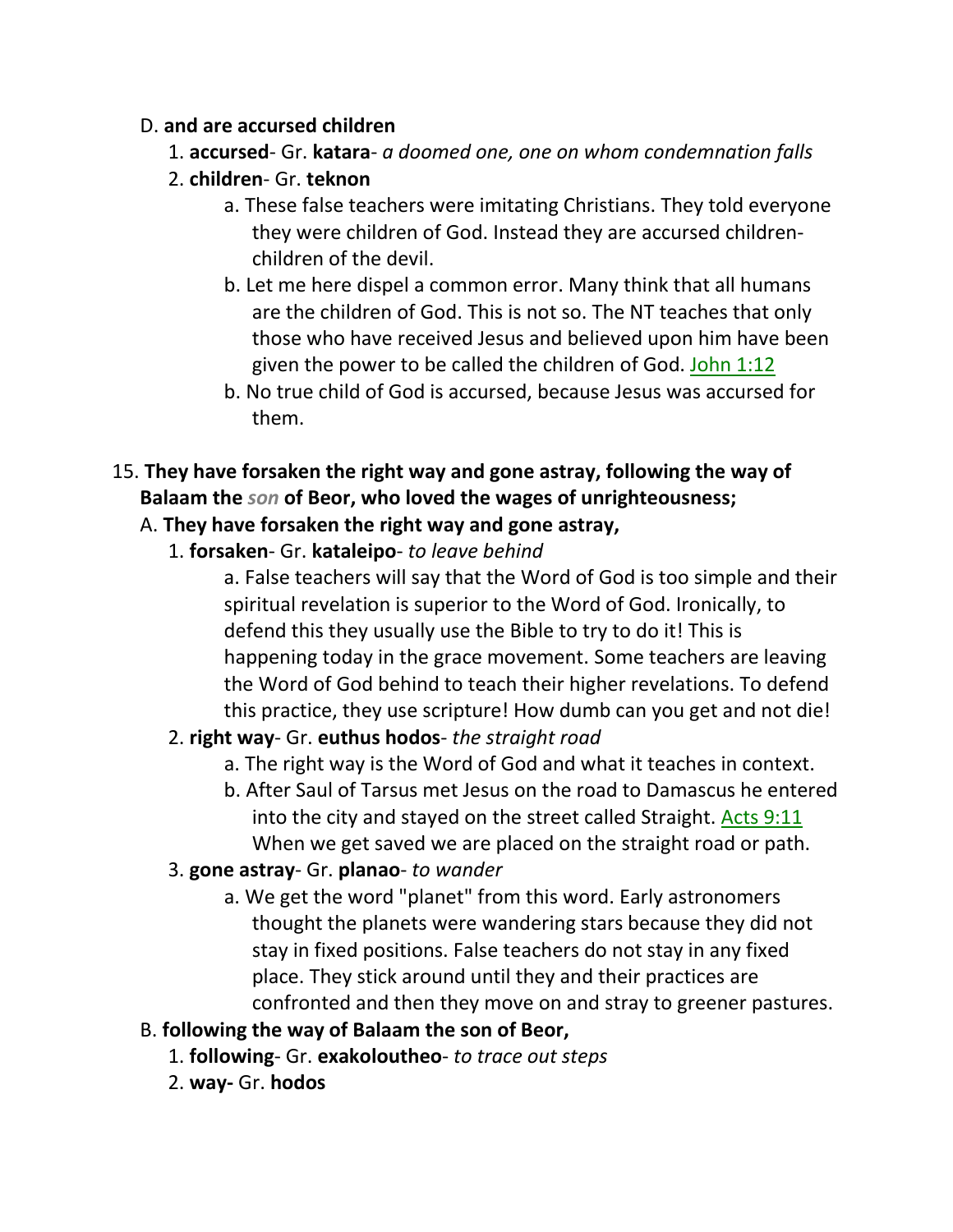- 3. **Balaam** *means not of the people, foreigner*
	- a. Balaam had a gift from God but he was not a covenant person of Israel.
	- b. Likewise these false teachers were gifted by God but were not covenant people of God. They were not saved.
- 4. **son of Beor** *means a torch*
- C. **who loved the wages of unrighteousness**
	- 1. **loved** Gr. **agapao**
	- 2. **wages** Gr. **misthos**
		- a. They were in the "ministry" for the money.
	- 3. **unrighteousness** Gr. **adikia**
- 16. **but he was rebuked for his iniquity: a dumb donkey speaking with a man's voice restrained the madness of the prophet.**
	- A. **but he was rebuked for his iniquity,**
		- 1. **rebuked** Gr. **echo elegxis** *had a reproof, rebuke*
		- 2. **iniquity** Gr. **paranomia** *breach of law, transgression, wickedness*
	- B. **a dumb donkey speaking with a man's voice restrained the madness of the prophet.**
		- 1. **dumb** Gr. **aphonos** *voiceless, not able to speak*
		- 2. **donkey** Gr. **hupozugion** *animal under the yoke*
		- 3. **speaking** Gr. **phtheggomai** *to give out a sound, noise or cry*
			- a. This is an oxymoron. The voiceless donkey spoke!
			- b. In the story of Balaam what is so amazing is not that the donkey spoke, but Balaam talked back to it! Num. 22:29 He was so out of his mind he did not stop to think how this animal was talking to him in rational [more than him] speech.
		- 4. **man's-** Gr. **anthropos**
			- a. The donkey did not even "bray" out his words like a donkey, it spoke clearly in a man's voice. This did not stop Balaam from arguing with the donkey!
		- 5. **voice** Gr. **phone**
		- 6. **restrained** Gr. **koluo**- *to hinder, prevent, forbid*
		- 7. **madness** Gr. **paraphronia** *insanity, craziness*
			- a. At this point the prophet was out of his mind in anger at the donkey not moving forward and pinning him against the wall. Num. 22:25 He was insane and crazy. You lose all rationality when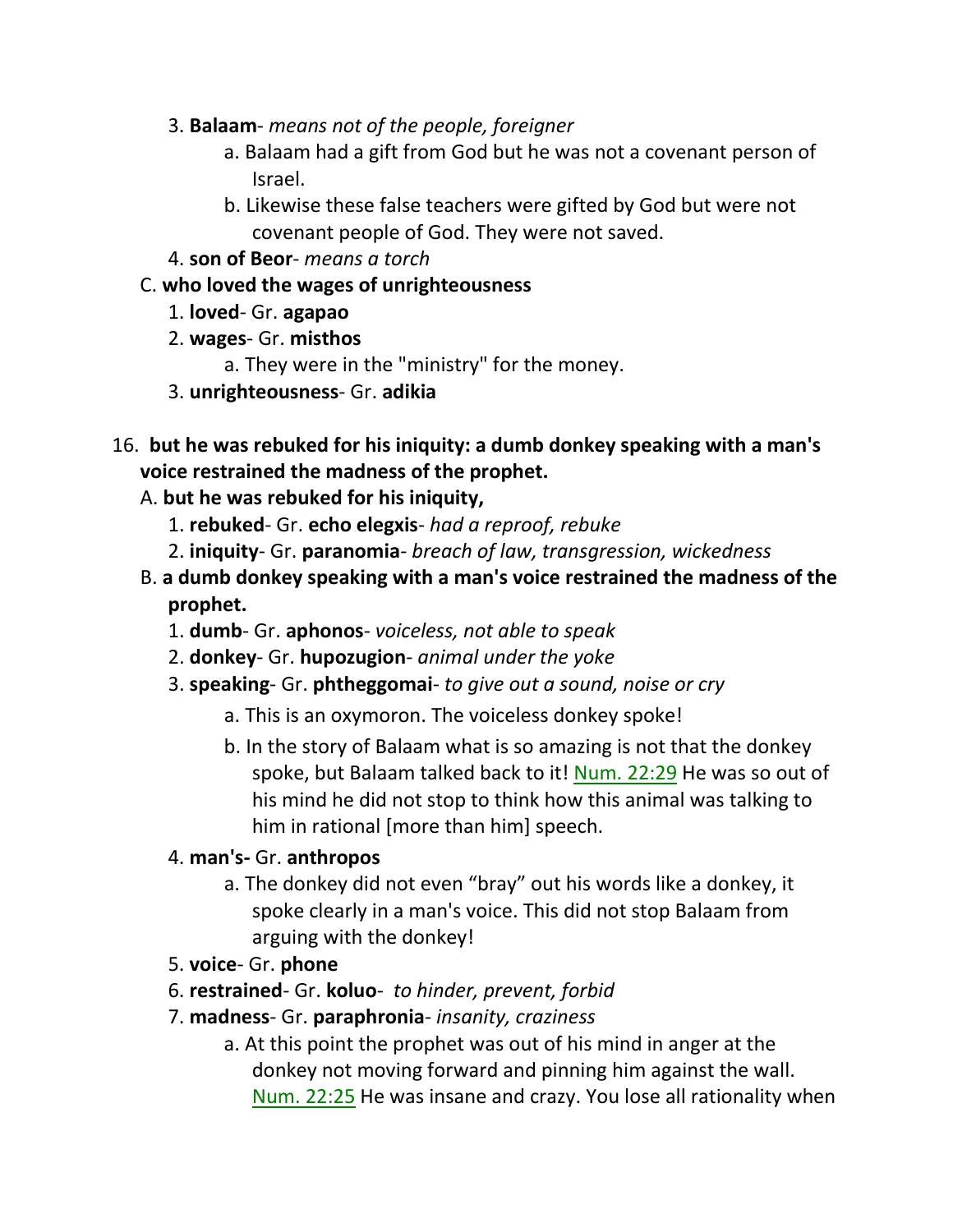you are angry.

- b. Likewise, the false teachers were insane and crazy!
- c. Often when we are in a rush to do something we want to do; God will allow roadblocks to be set in our way to stop us. What we usually do at this point is get real mad. This is a sign you are moving out of the will and peace of God.

### 8. **prophet**- Gr. **prophetes**

a. In the OT people were not born again. Three classes of people were anointed in the OT- kings, priests, and prophets. The anointing on someone in the OT did not insure their salvation or if they were a believer. Many were anointed as kings but were evil and were against God.

### 17. **These are wells without water, clouds carried by a tempest, for whom is reserved the blackness of darkness forever.**

### A. **These are wells without water,**

- 1. **wells** Gr. **pege** *fountain or spring*
- 2. **without water** Gr. **anudros**
	- a. Peter's description of these false teachers is very similar to Jude's description of them in his book.
	- b. To someone that is very thirsty to see a well bring a lot of anticipation, but this hope is dashed when they find the well is empty. These false teachers promise great gain [especially financially] but they and their promises are empty.

#### B. **clouds carried by a tempest,**

### 1. **clouds**- Gr. **nephele**

- a. These clouds promise rain but just blow by without sending down anything refreshing.
- 2. **carried** Gr. **elauno**
- 3. **tempest** Gr. **lailaps**

### C. **for whom is reserved the blackness of darkness forever**

- 1. **reserved** Gr. **tereo**
- 2. **blackness-** Gr. **zophos**
- 3. **darkness** Gr. **skotos**
- 4. **forever** Gr. **eis aion**
	- a. This is a description of hell. We know that hell has fire but in hell the fire will not put off any light. It will be completely dark. Jesus talked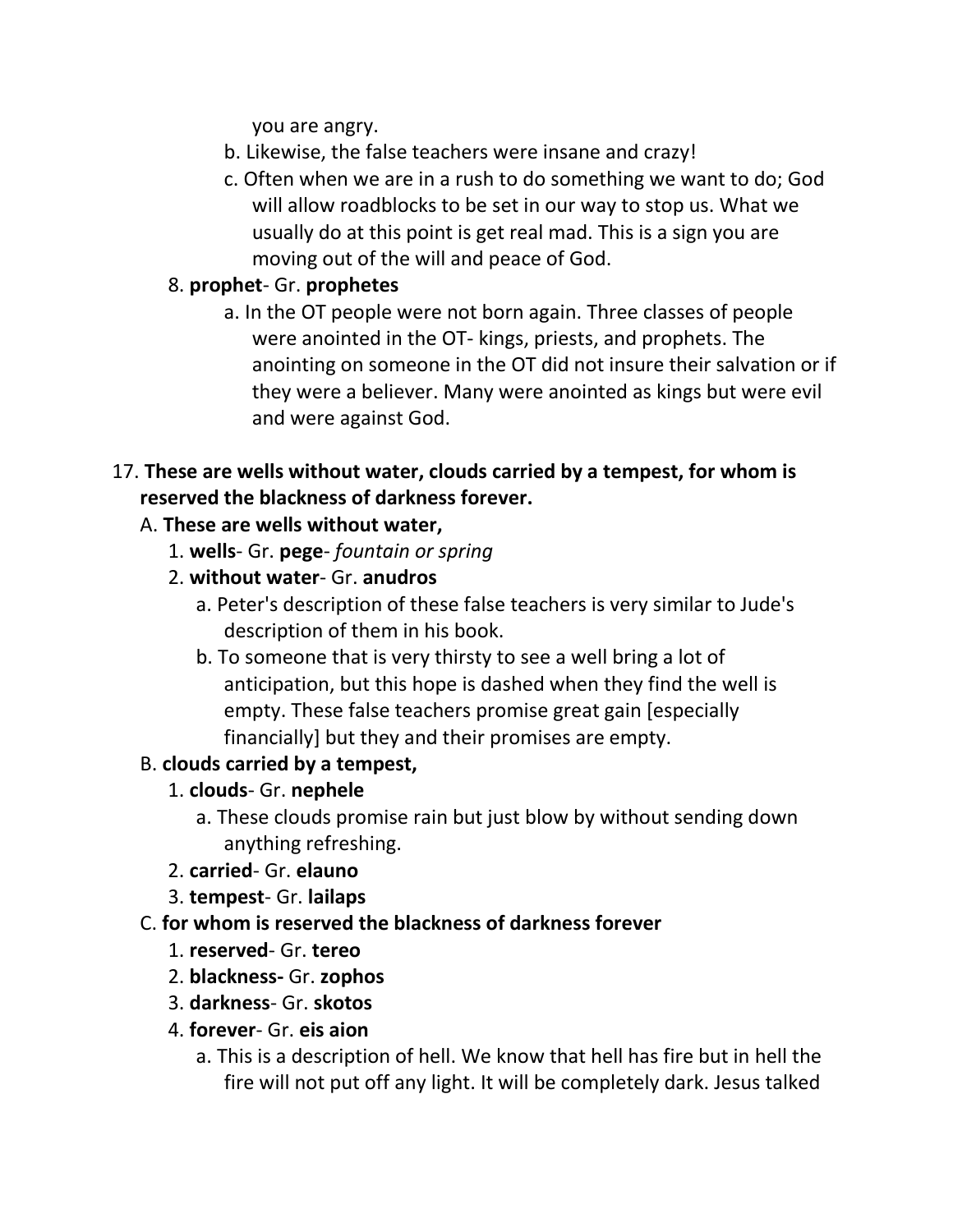about hell being outer darkness but also a place of fire. Matt. 8:12, Matt. 13:42

- 18. **For when they speak great swelling** *words* **of emptiness, they allure through the lusts of the flesh, through lewdness, the ones who have actually escaped from those who live in error.** 
	- A. **For when they speak great swelling words of emptiness,**
		- 1. **speak** Gr. **phtheggomai-** *to give out a sound, noise or cry*
			- a. The normal Greek word for speak is **laleo**. It is hard to see the word play Peter is using here in the English translation. But here we see the word **phtheggomai** again. Here Peter uses the same Greek word for speaking as he did for Balaam's donkey talking a few verses ago! Peter is likening the false teachers to mere animals but also have the ability to talk!
		- 2. **great swelling** Gr. **huperogkos** *bulging over*
		- 3. **words of emptiness** Gr. **matiotes** *vanity, emptiness, what is devoid of truth and appropriateness; perverseness, depravity, frailty, want of vigor*
	- B. **they allure through the lusts of the flesh,**
		- 1. **allure** Gr. **deleazo** *to bait, lure*
		- 2. **lusts** Gr. **epipthumia** *strong desire*
		- 3. **flesh** Gr. **sarx**
	- C. **through lewdness,**
		- 1. **lewdness** Gr. **aselgeia** *unrestraint, unbridled lust, excess, licentiousness, lasciviousness, wantonness, outrageousness, shamelessness, insolence*
	- D. **the ones who have actually escaped from those who live in error.** 
		- 1. **escaped** Gr. **apopheugo ontos** *clearly, really, or cleanly escaped from* a. The truth will set you free, but error will bind you.
		- 2. **live** Gr. **zao**
		- 3. **error-** Gr. **plane-** *wander from the truth*
			- a. There are some false teachers in the body of Christ touting and teaching that homosexuality is ok and condoned by God. They tempt those who have escaped the lifestyle to go right back into it because it entices the lusts of their flesh.
- 19. **While they promise them liberty, they themselves are slaves of corruption; for by whom a person is overcome, by him also he is brought into bondage.**  A. **While they promise them liberty,**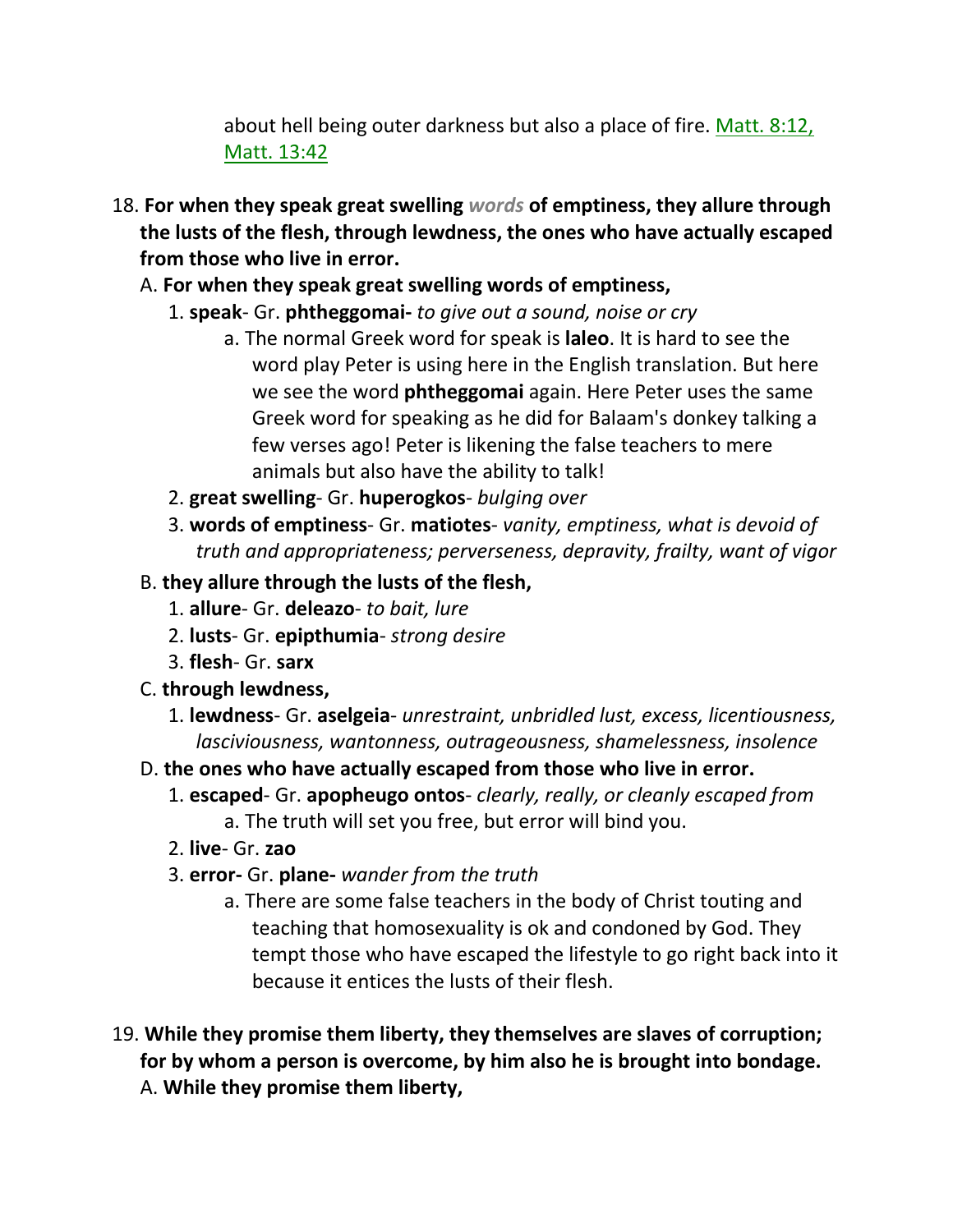#### 1. **promise**- Gr. **epaggello**

### 2. **liberty**- Gr. **eleutheria**- *freedom*

- a. Jude speaks of these false teachers and said they turn the grace of God into lasciviousness. Jude 1:4
- b. The grace of God does not free you to sin, but empowers you to live free from it! Some are living in sin and saying they are under grace. They are deceived! Paul said when you are under grace sin will not have dominion over you! Rom. 6:14
- c. These false teachers said that the grace of God freed them from any constraints or moral responsibility. They taught that it was ok to sin because it caused grace to abound. Paul said God forbid to this line of thinking! Rom. 6:1
- d. Paul said that we are not to use the freedom grace provides as a cloak for our flesh to operate. Gal. 5:13 Peter likewise said in his first letter not to use our freedom as a cloak for evil. 1 Pet. 2:16
- e. Paul said all things are lawful, but not all things are helpful or edify. 1 Cor. 10:23 He also said all things are lawful, but he would not be enslaved by anything. 1 Cor. 6:12 Yielding to the flesh will enslave you to the habits of the flesh. Some things we do will enslave us to the lusts of the flesh and we will not be a good testimony to those around us.

### B. **they themselves are slaves of corruption,**

- 1. **slaves** Gr. **doulos** *those bound to do the will of another*
	- a. Paul said we are slaves of the ones we obey. Rom. 6:16
- 2. **corruption** Gr. **phthora** *destruction*
- C. **for by whom a person is overcome,**
	- 1. **overcome** Gr. **hettao** *to overcome, worsted, to be conquered by one, forced to yield to one*
- D. **by him also he is brought in bondage**
	- 1. **brought in bondage-** Gr. **douloo** *to be brought into slavery*
		- a. We are to serve the Lord, not the lusts and pleasures of the flesh. Titus 3:3
- 20. **For if, after they have escaped the pollutions of the world through the knowledge of the Lord and Savior Jesus Christ, they are again entangled in them and overcome, the latter end is worse for them than the beginning.**  A. **For if,**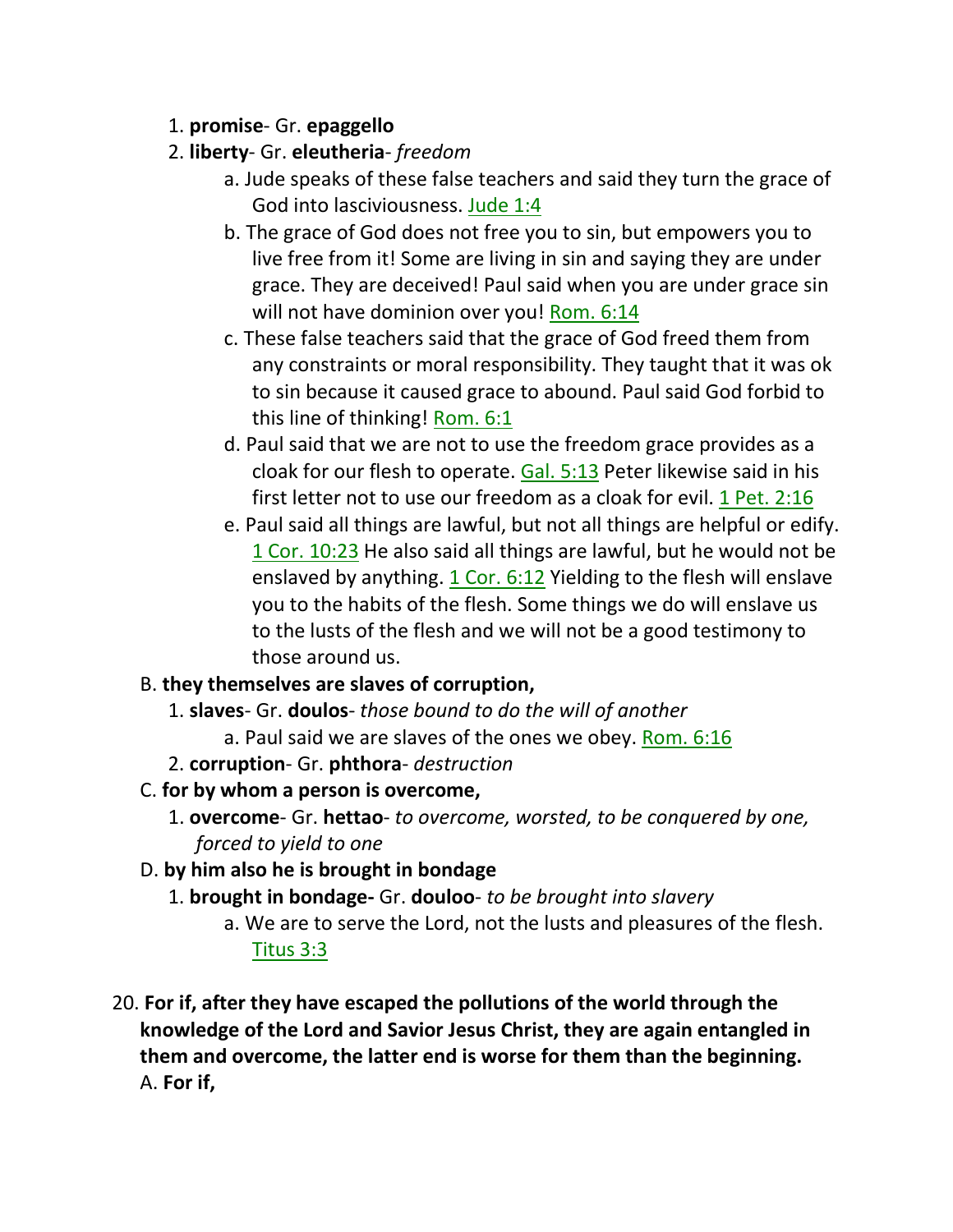- B. **after they have escaped the pollutions of the world through the knowledge of the Lord and Savior Jesus Christ,**
	- 1. **escaped** Gr. **apopheugo** *to flee or escape from*
		- a. We have escaped sin and our old identity in Adam by being crucified with Christ. We are born again free. We have been translated out of darkness into the God's marvelous light. The light is God's grace. When you don't understand or walk in grace you will be controlled by darkness. Grace brings light and freedom!
	- 2. **pollutions** Gr. **miasma** *defilement; vices the foulness of which contaminates*
	- 3. **world** Gr. **kosmos**
	- 4. **knowledge** Gr. **epignosis** *higher knowledge, revelation knowledge*
		- a. It is revelation knowledge of the Word that lifts you up out of the bondage to the flesh. Revelation of your new identity in Christ will cause you to walk free from sin. Rom. 6:6, 11

#### 5. **Lord and Savior Jesus Christ**

a. Revelation knowledge of Jesus and what He has done will set you free from sin and legalism.

#### C. **they are again entangled in them and overcome,**

#### 1. **entangled**- Gr. **empleko**

a. This Greek word was used of a soldier getting wrapped up in his own cloak and tripped up. When you use grace as a cloak for sin it will trip you up and cause you to fall!

#### 2. **overcome**- Gr. **hettao**

a. We need to stand on the promise that in Christ we have overcome through our faith in Him! 1 John 5:5

#### D. **the latter end is worse for them than the beginning.**

#### 1. **latter end**- Gr. **eschatos**

#### 2. **worse**- Gr. **cheiron**

- a. Jesus taught that when a devil leaves someone it will try to return. If it can get back in it will bring seven others with it and the state of that person will be worse in the end than in the beginning. Matt. 12:43-45
- b. If you get out of a sinful lifestyle and later return often your state will be worse than when you were in it before.
- 3. **beginning** Gr. **protos**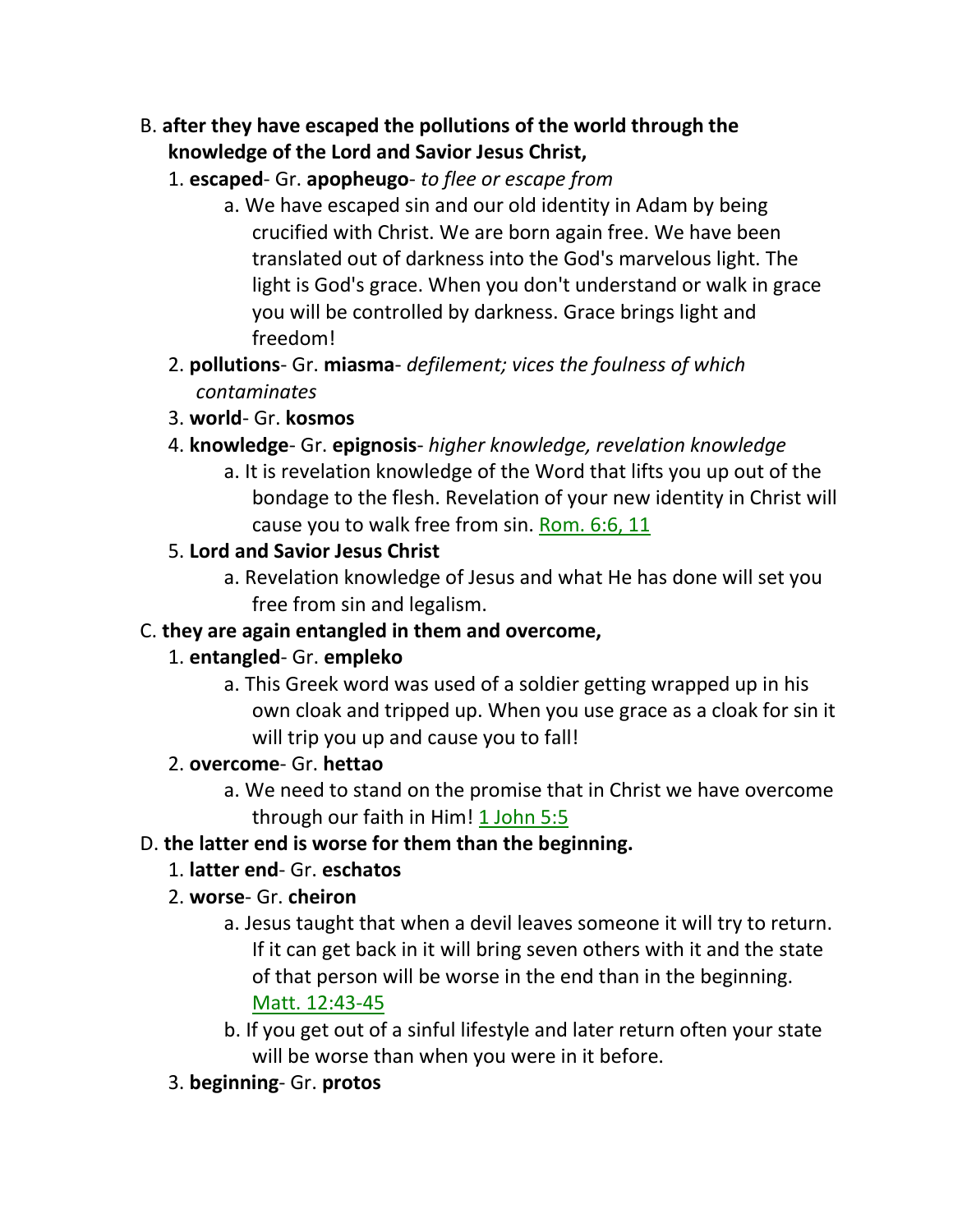- 21. **For it would have been better for them not to have known the way of righteousness, than having known** *it,* **to turn from the holy commandment delivered to them.**
	- A. **For it would have been better for them not to have known the way of righteousness,**
		- 1. **better-** Gr. **kreitton**
		- 2. **known** Gr. **epiginosko** *to know by revelation*
			- a. This is to become acquainted with by revelation
		- 3. **way** Gr. **hodos** *path*
		- 4. **righteousness** Gr. **dikaiosune** *the state of being as you ought to be* a. This is not by works but by faith.
	- B. **than having known it,**
		- 1. **known** Gr. **epiginosko** *to know by revelation*
	- C. **to turn from the holy commandment delivered to them.**
		- 1. **turn** Gr. **epistrepho**
		- 2. **holy** Gr. **hagios**
		- 3. **commandment** Gr. **entole**
			- a. This would be the commandment to believe upon Christ. 1 John 3:21, Acts 16:31
		- 4. **delivered** Gr. **paradidomi**
			- a. This verse seems to indicate that these are believers who turn from their faith in Christ. However, the next verse points to the fact that these were never saved to start with.
- 22. **But it has happened to them according to the true proverb: "A DOG RETURNS TO HIS OWN VOMIT," and, "a sow, having washed, to her wallowing in the mire."**
	- A. **But it has happened to them according to the true proverb,**
		- 1. **happened to them**
			- a. The proverb is speaking of those bring discussed above.
		- 2. **true** Gr. **alethes**
		- 3. **proverb** Gr. **paroimia** *a current or trite saying, a proverb, any dark saying which shadows forth some didactic truth*
	- B. **A dog returns to his own vomit,**
		- 1. **dog** Gr. **kuon**
			- a. A dog according to the OT was an unclean animal.